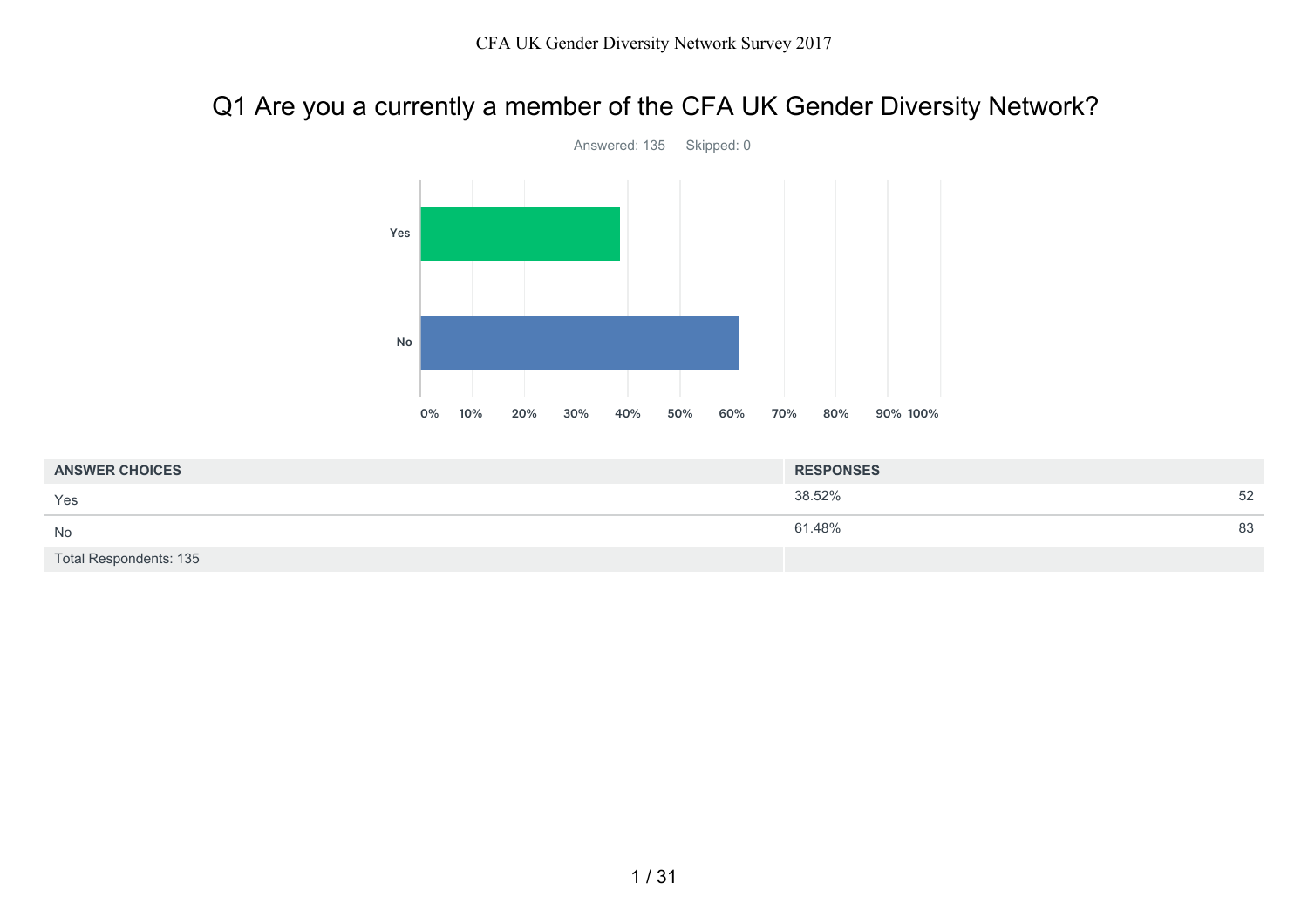

| <b>ANSWER CHOICES</b>       | <b>RESPONSES</b>       |
|-----------------------------|------------------------|
| Male                        | 34.81%<br>47           |
| Female                      | 86<br>63.70%           |
| I do not identify as either | $0.00\%$<br>$\Omega$   |
| Prefer not to say           | 1.48%<br>$\mathcal{D}$ |
| <b>TOTAL</b>                | 135                    |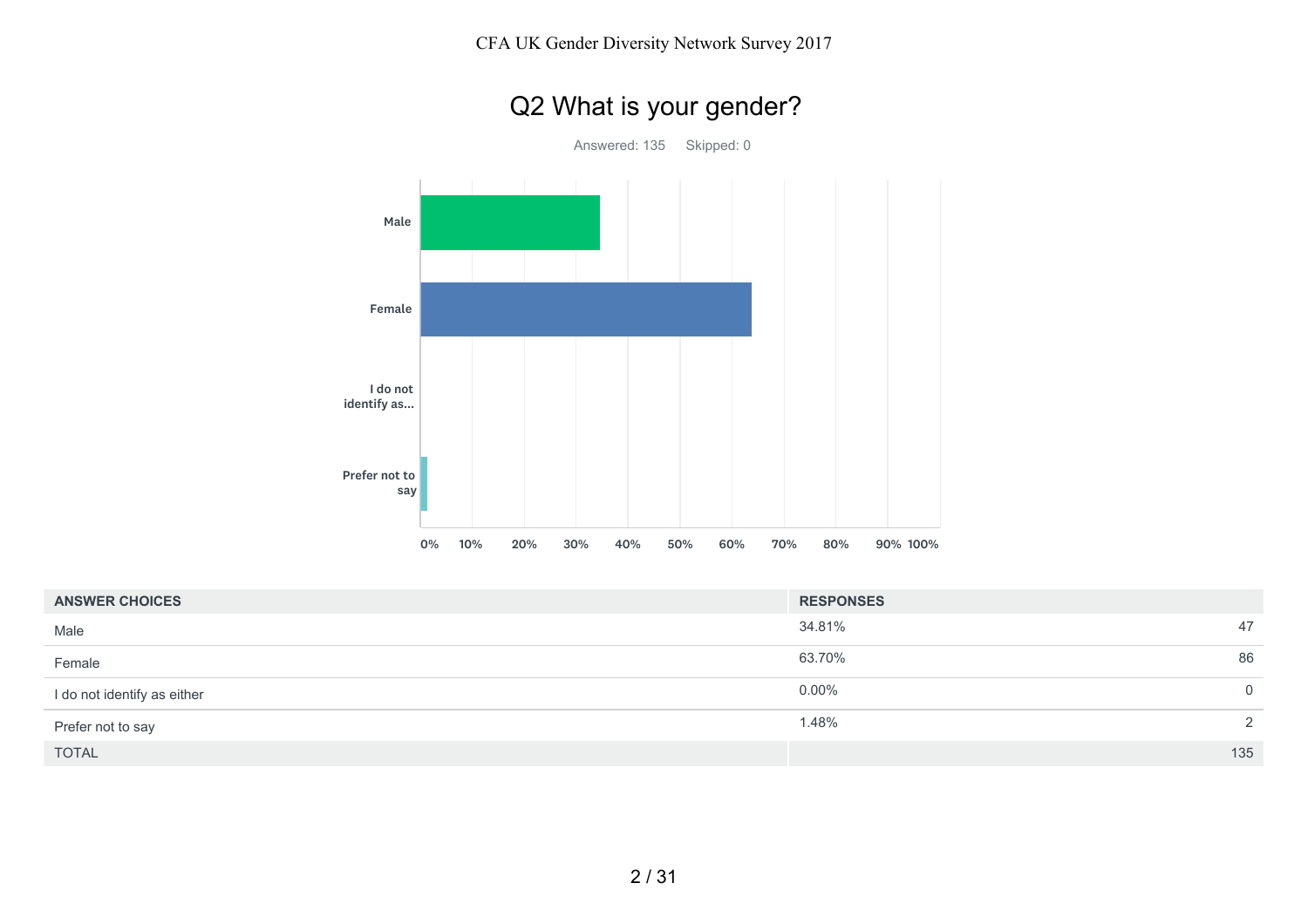# Q3 What is your age group?

Answered: 135 Skipped: 0



| <b>ANSWER CHOICES</b> | <b>RESPONSES</b> |    |
|-----------------------|------------------|----|
| 19 - 24 years         | 0.74%            |    |
| 25 - 34 years         | 28.89%           | 39 |
| 35 - 44 years         | 37.04%           | 50 |
| 45 - 54 years         | 22.22%           | 30 |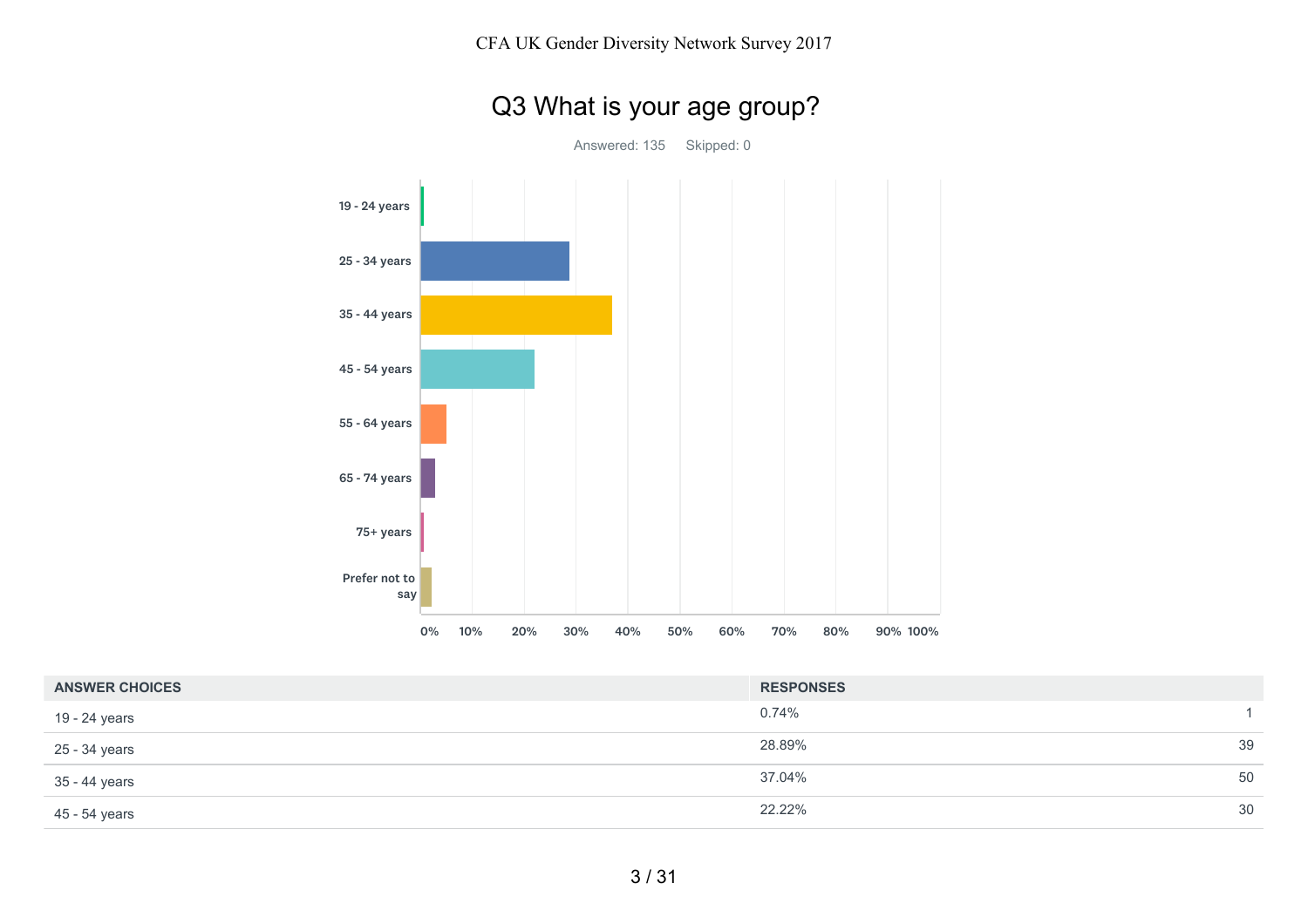CFA UK Gender Diversity Network Survey 2017

| 55 - 64 years     | 5.19% |     |
|-------------------|-------|-----|
| 65 - 74 years     | 2.96% |     |
| 75+ years         | 0.74% |     |
| Prefer not to say | 2.22% | ◠   |
| <b>TOTAL</b>      |       | 135 |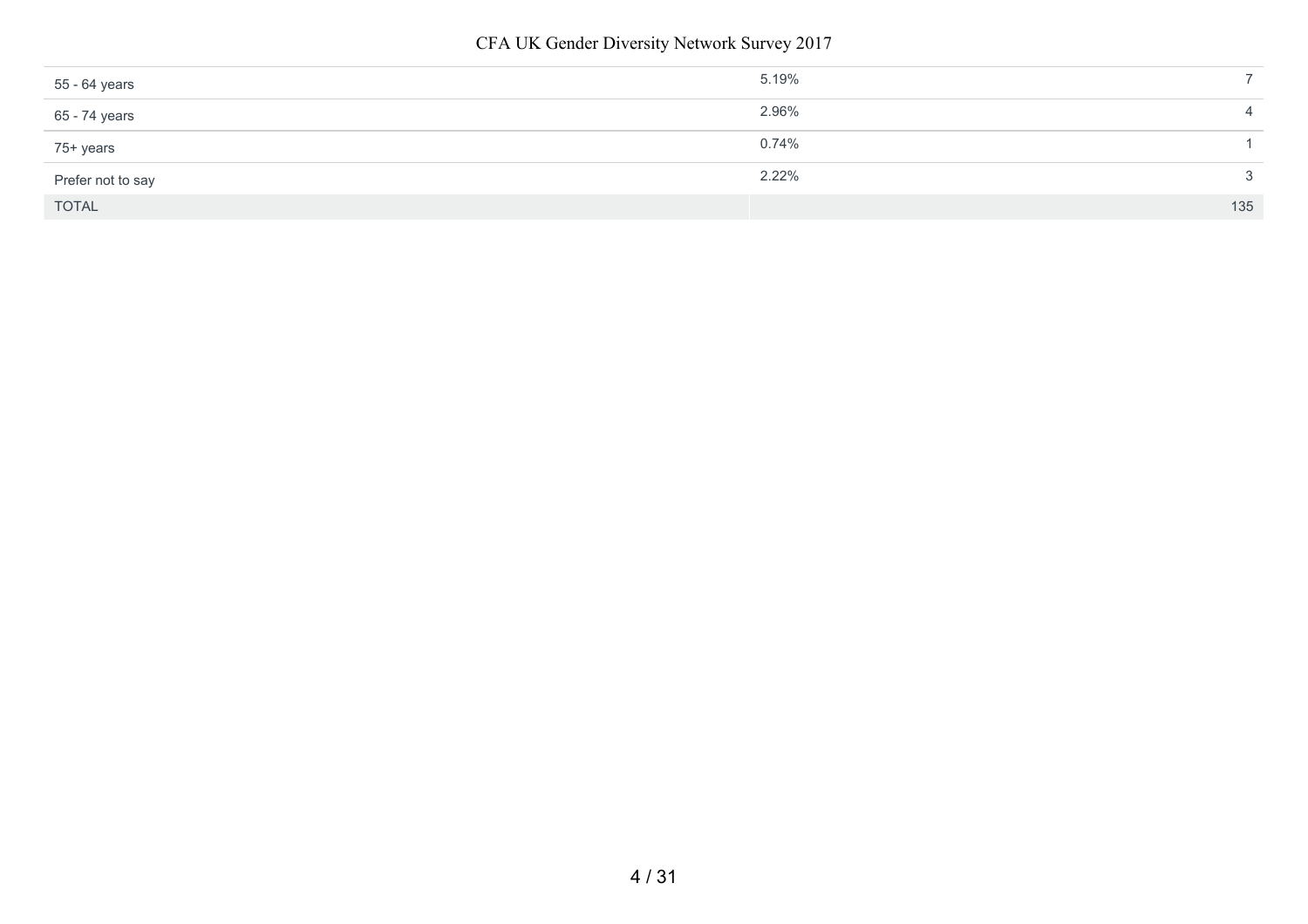# Q4 What is your background?

Answered: 135 Skipped: 0



| <b>ANSWER CHOICES</b>                      | <b>RESPONSES</b> |     |
|--------------------------------------------|------------------|-----|
| White                                      | 77.78%           | 105 |
| Mixed or multiple ethnic groups            | 2.96%            | 4   |
| Asian or Asian British                     | 10.37%           | 14  |
| Black, African, Caribbean or black British | 4.44%            | 6   |
| Other ethnic group                         | 2.96%            | 4   |
| Prefer not to say                          | 1.48%            | ⌒   |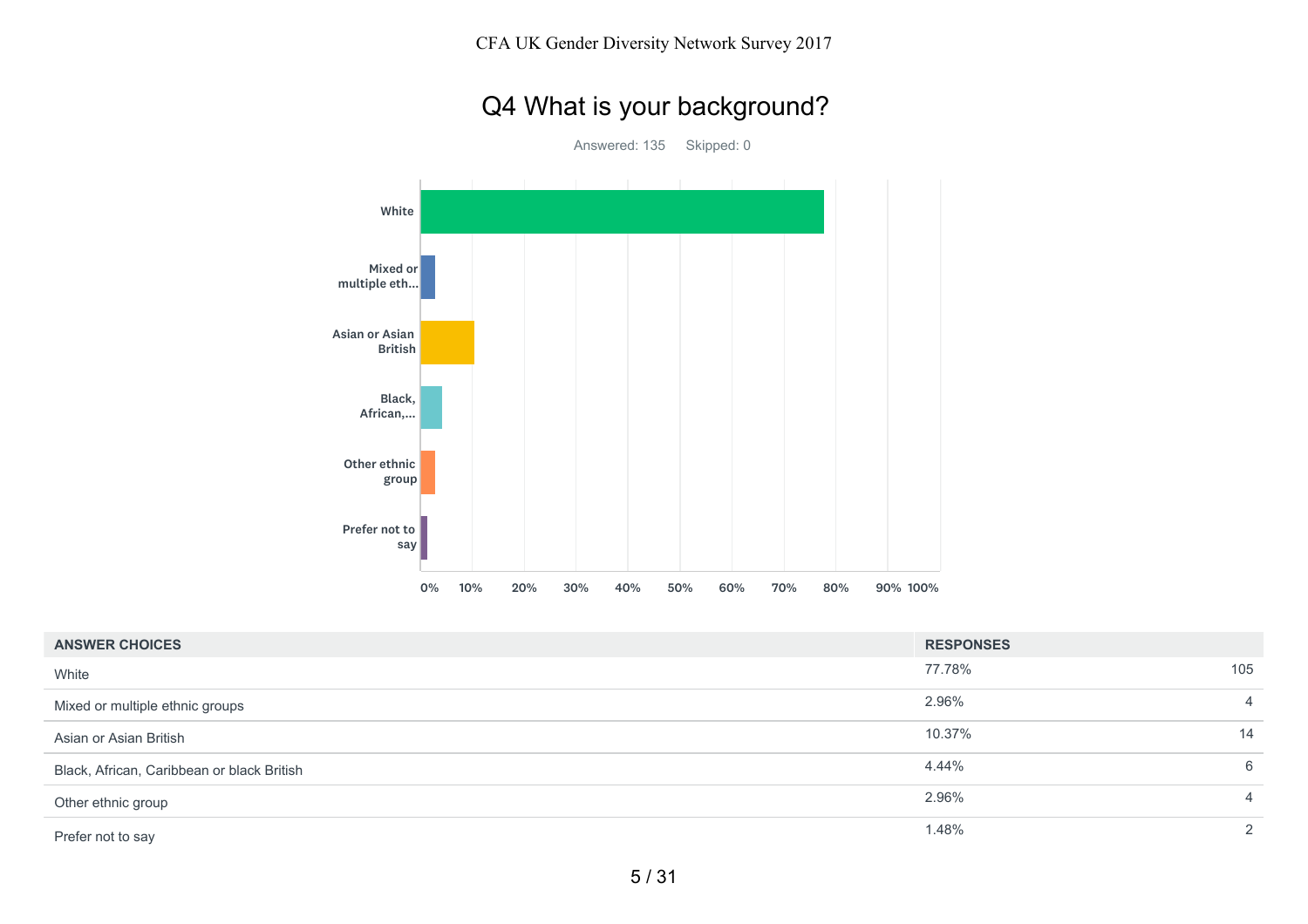CFA UK Gender Diversity Network Survey 2017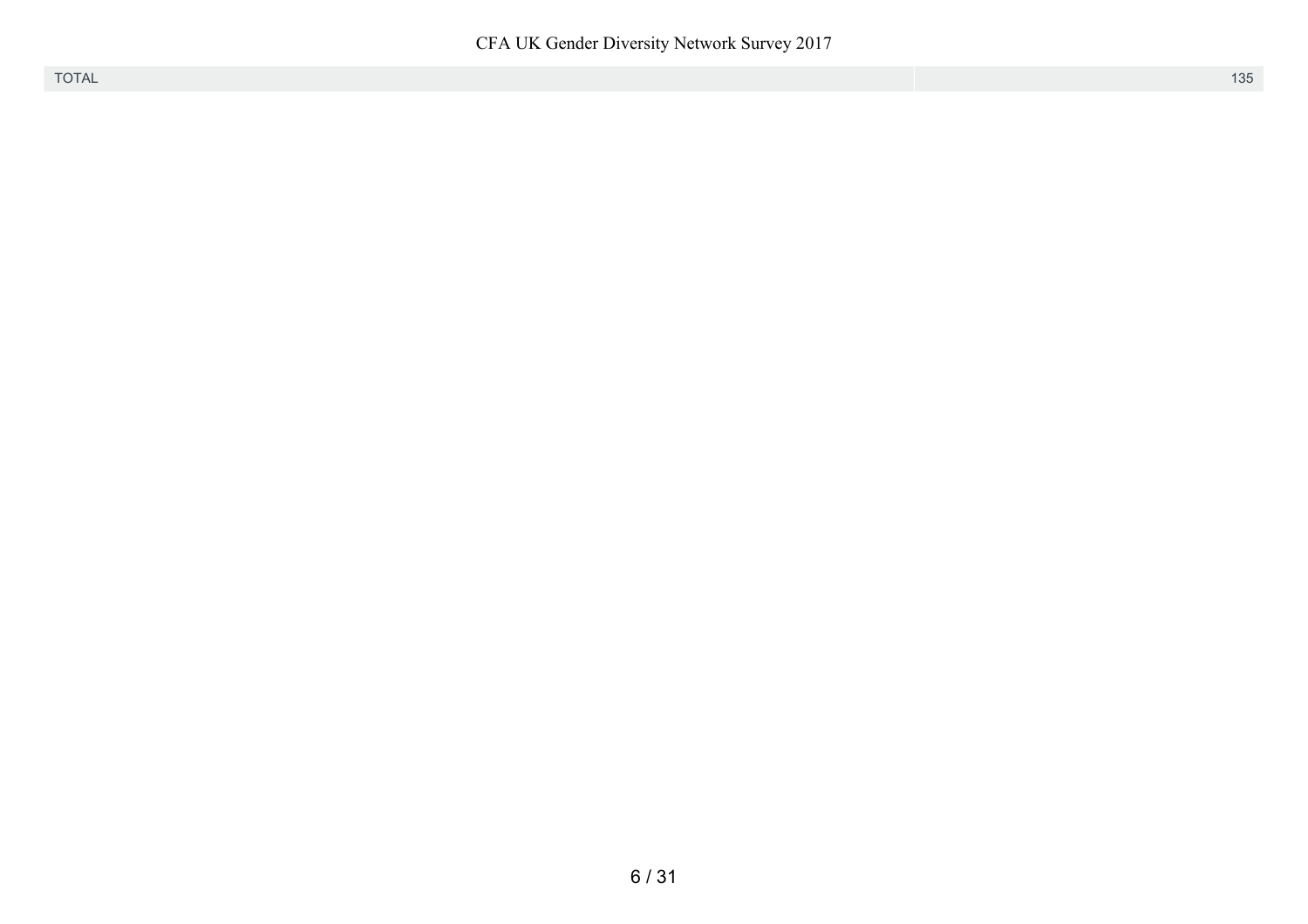# Q5 How did you find out about the Gender Diversity Network?

Answered: 105 Skipped: 30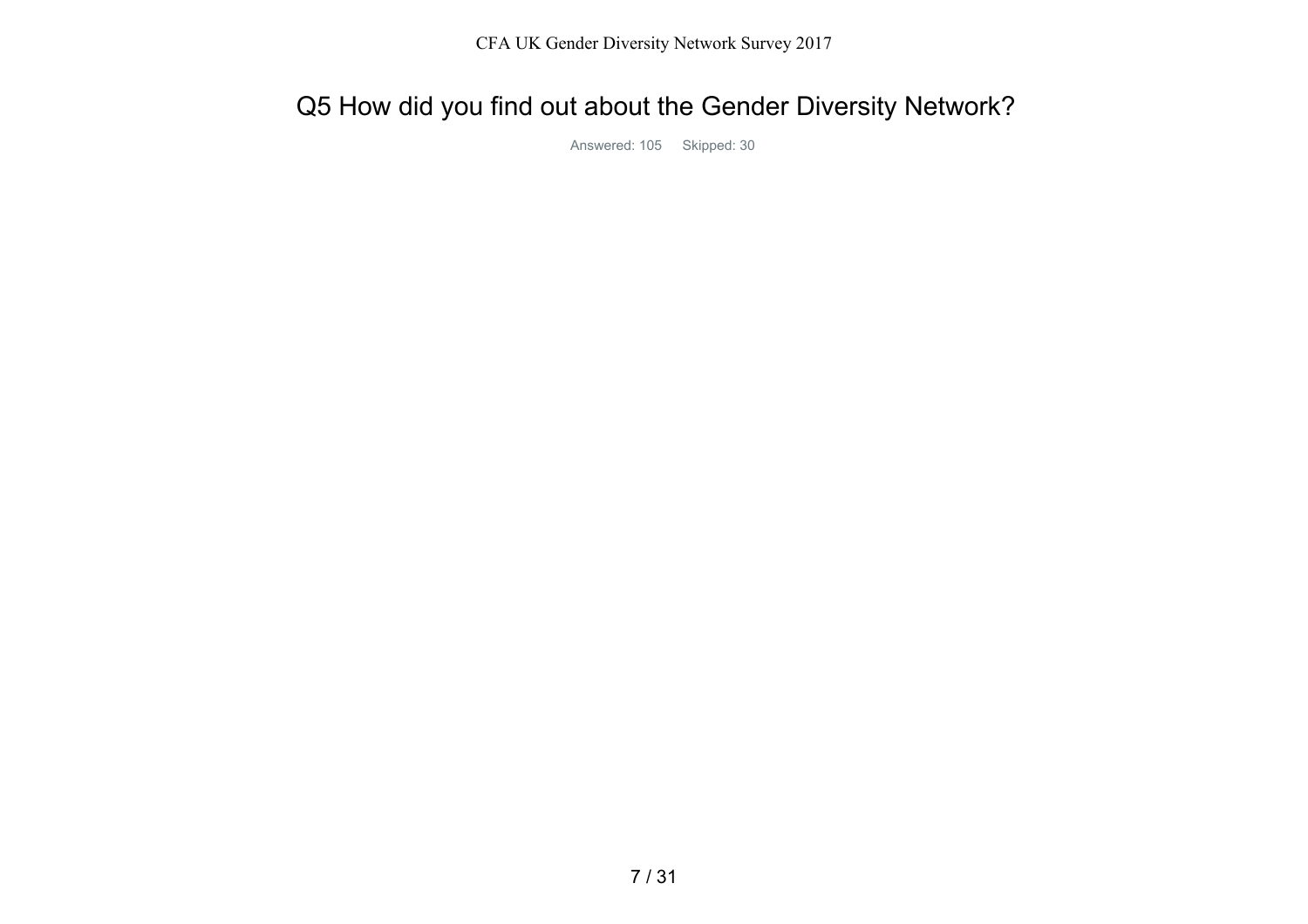#### CFA UK Gender Diversity Network Survey 2017

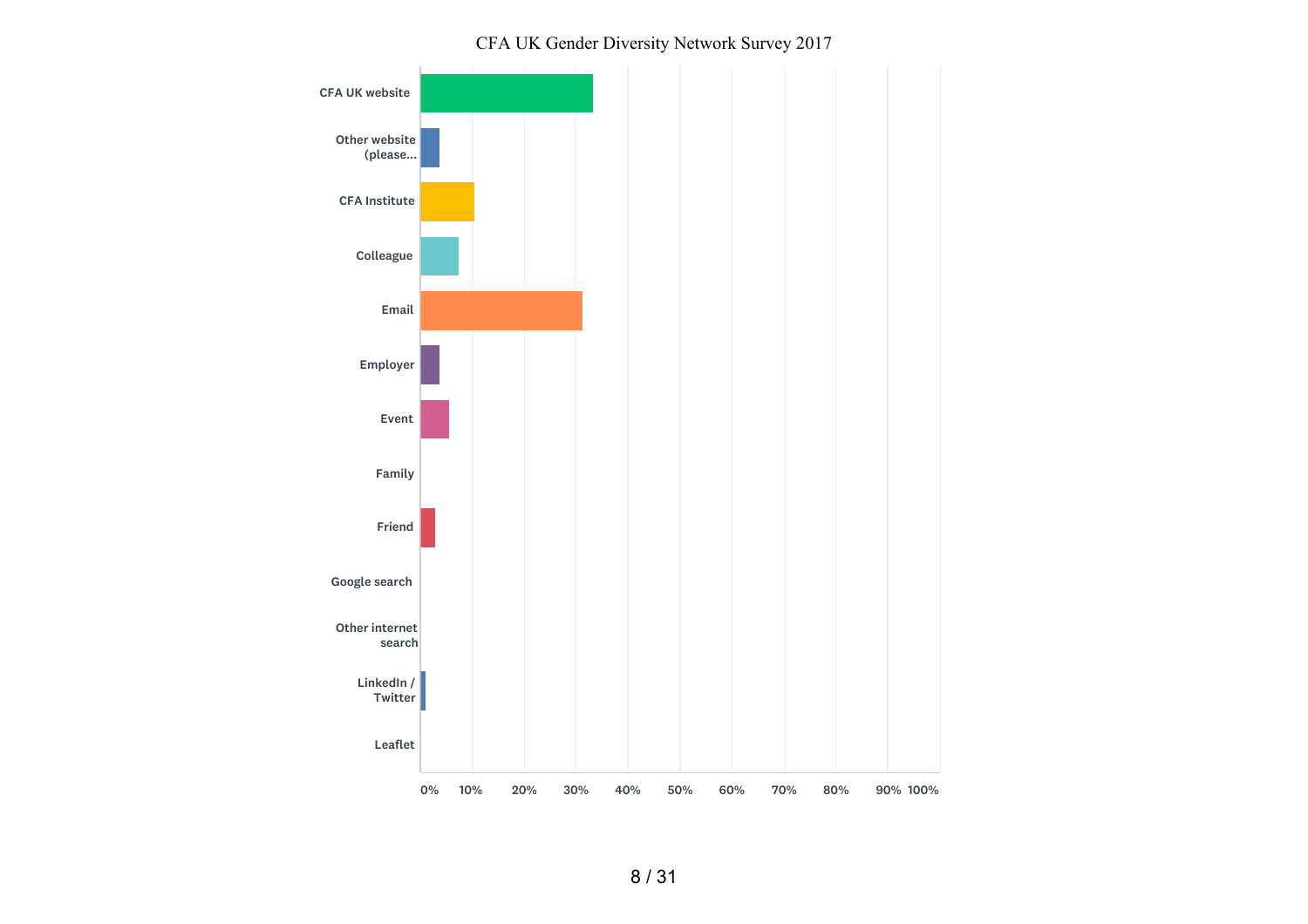CFA UK Gender Diversity Network Survey 2017

| <b>ANSWER CHOICES</b>          | <b>RESPONSES</b> |                 |
|--------------------------------|------------------|-----------------|
| CFA UK website                 | 33.33%           | 35              |
| Other website (please specify) | 3.81%            | $\overline{4}$  |
| CFA Institute                  | 10.48%           | 11              |
| Colleague                      | 7.62%            | 8               |
| Email                          | 31.43%           | 33              |
| Employer                       | 3.81%            | $\overline{4}$  |
| Event                          | 5.71%            | $6\phantom{.}6$ |
| Family                         | $0.00\%$         | $\overline{0}$  |
| Friend                         | 2.86%            | $\mathbf{3}$    |
| Google search                  | $0.00\%$         | $\mathsf 0$     |
| Other internet search          | $0.00\%$         | $\mathsf 0$     |
| LinkedIn / Twitter             | 0.95%            | $\mathbf{1}$    |
| Leaflet                        | $0.00\%$         | $\mathbf 0$     |
| <b>TOTAL</b>                   |                  | 105             |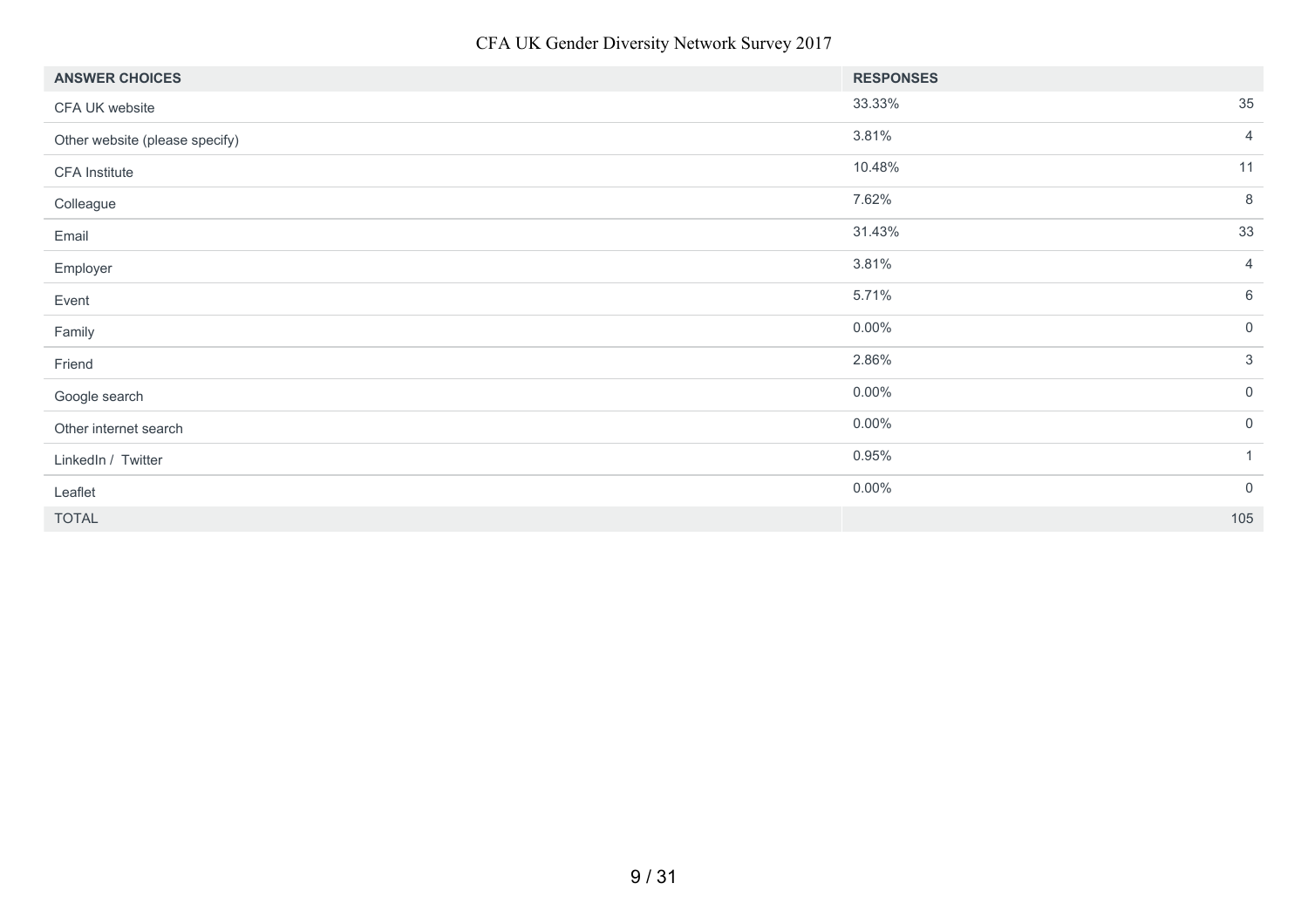#### Q6 What do you consider to be the main benefits of being a member of the Gender Diversity Network?



| <b>ANSWER CHOICES</b>                    | <b>RESPONSES</b> |                 |
|------------------------------------------|------------------|-----------------|
| Extend my network                        | 52.38%           | 55              |
| Increase my knowledge of industry issues | 31.43%           | 33              |
| Improve my professional standing         | 11.43%           | 12 <sup>2</sup> |
| Access to job opportunities              | 7.62%            |                 |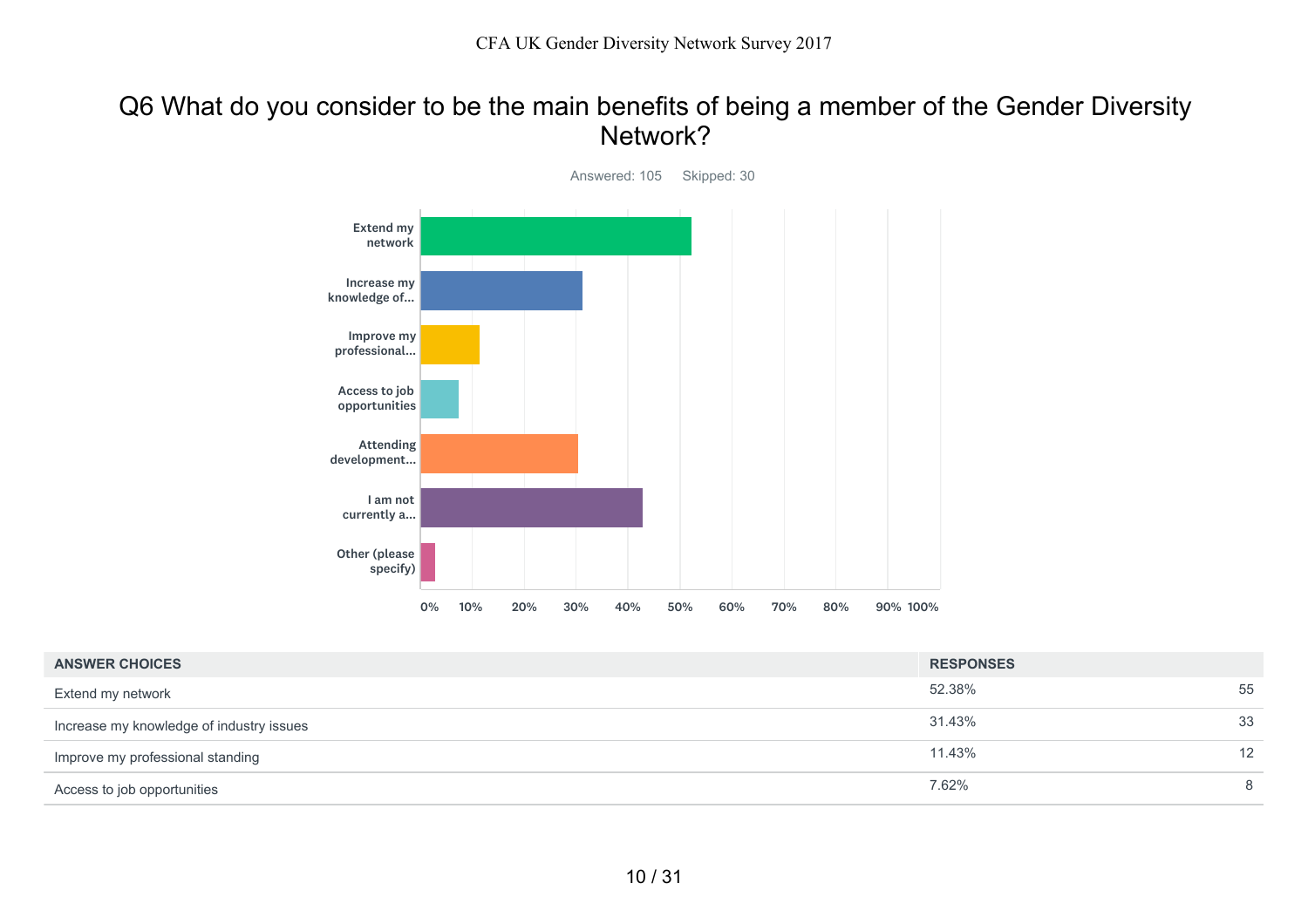| Attending development seminars | 30.48% | 32 |
|--------------------------------|--------|----|
| I am not currently a member    | 42.86% | 45 |
| Other (please specify)         | 2.86%  | 3  |
| <b>Total Respondents: 105</b>  |        |    |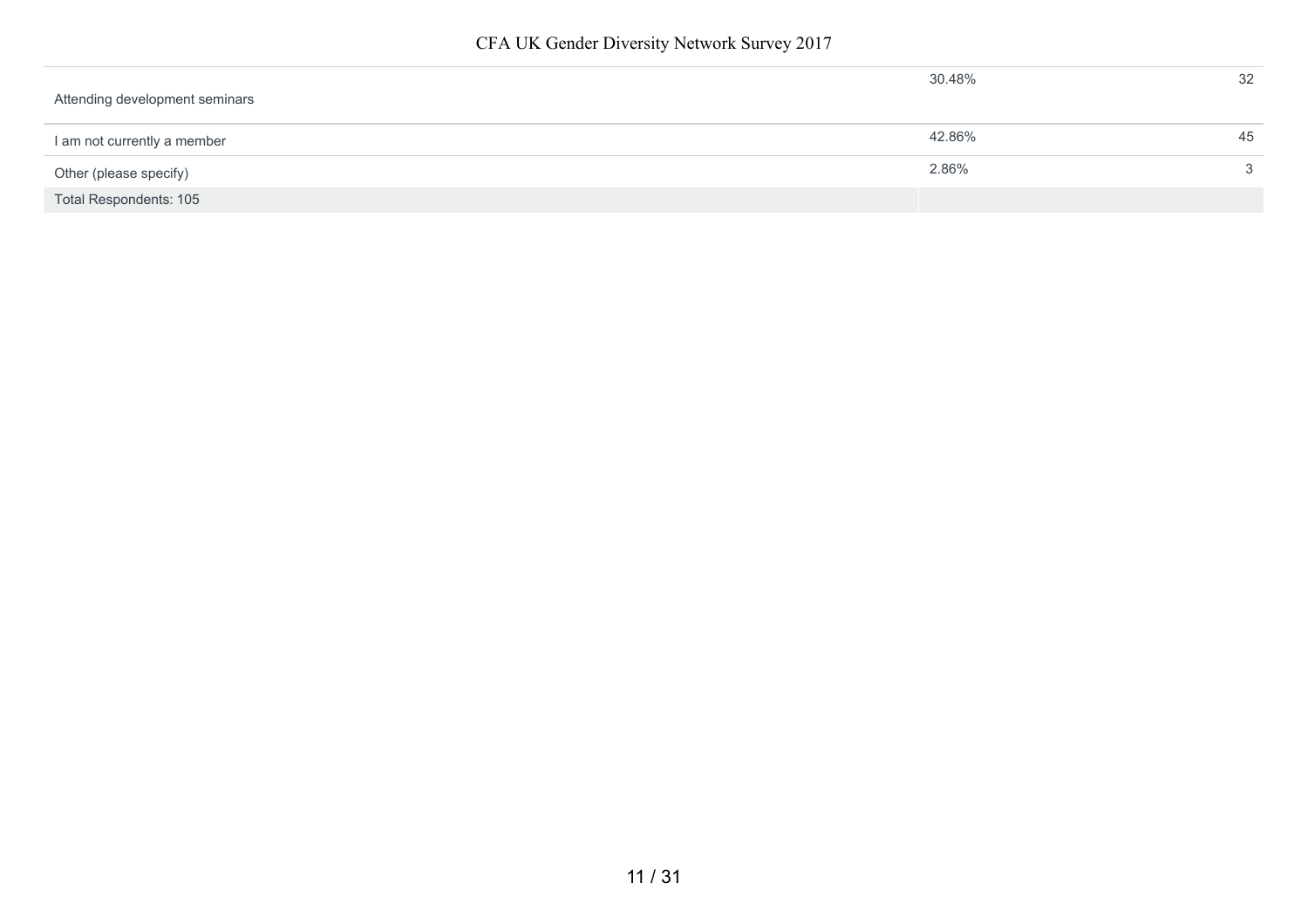Q7 In which areas do you think the Gender Diversity Network could help you grow professionally?



Answered: 105 Skipped: 30

| <b>ANSWER CHOICES</b>     | <b>RESPONSES</b> |         |
|---------------------------|------------------|---------|
| Public speaking           | 23.81%           | 25      |
| Network building          | 75.24%           | 79      |
| <b>Client Interaction</b> | 20.00%           | 21<br>∼ |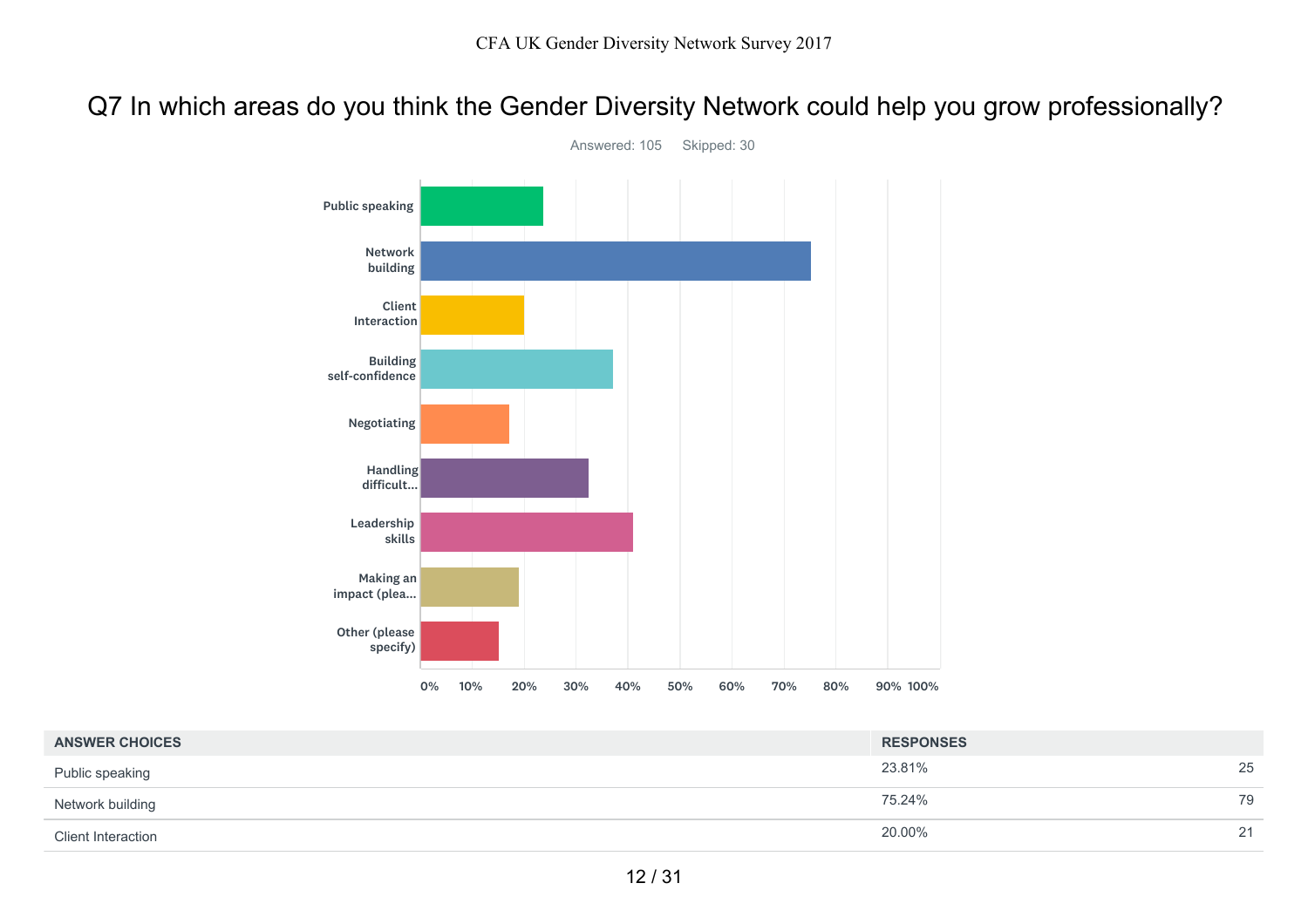| Building self-confidence             | 37.14% | 39 |
|--------------------------------------|--------|----|
| Negotiating                          | 17.14% | 18 |
| Handling difficult people/situations | 32.38% | 34 |
| Leadership skills                    | 40.95% | 43 |
| Making an impact (please specify)    | 19.05% | 20 |
| Other (please specify)               | 15.24% | 16 |
| Total Respondents: 105               |        |    |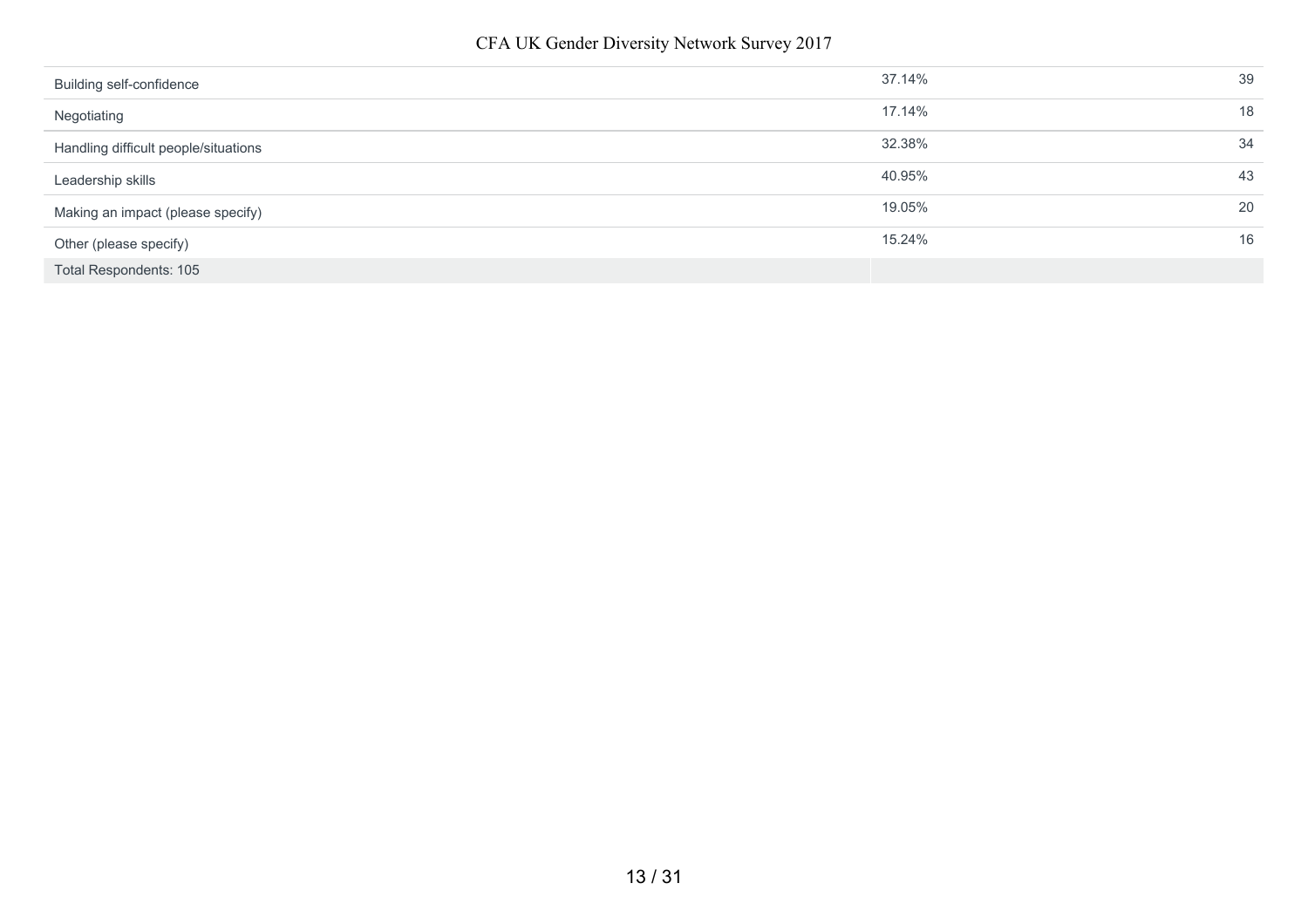# Q8 How could the Gender Diversity Network serve you better?

Answered: 33 Skipped: 102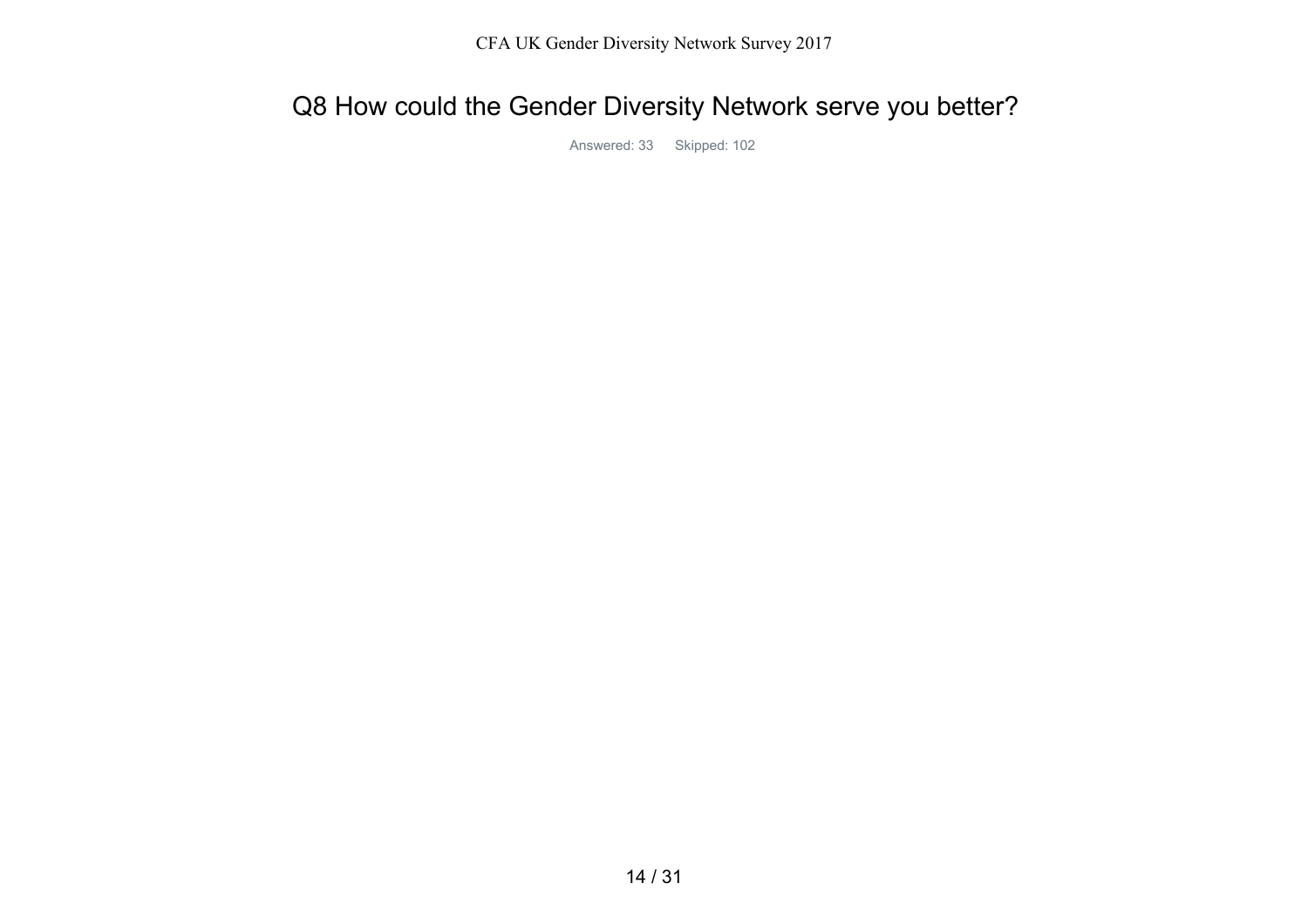# Q9 What time of day would you prefer events to take place?



| <b>ANSWER CHOICES</b> | <b>RESPONSES</b> |
|-----------------------|------------------|
| <b>Breakfast</b>      | 15.38%<br>16     |
| Lunch                 | 12<br>11.54%     |
| Evening               | 39<br>37.50%     |
| Mixture of the three  | 27<br>25.96%     |
| No preference         | 10<br>9.62%      |
| <b>TOTAL</b>          | 104              |

Answered: 104 Skipped: 31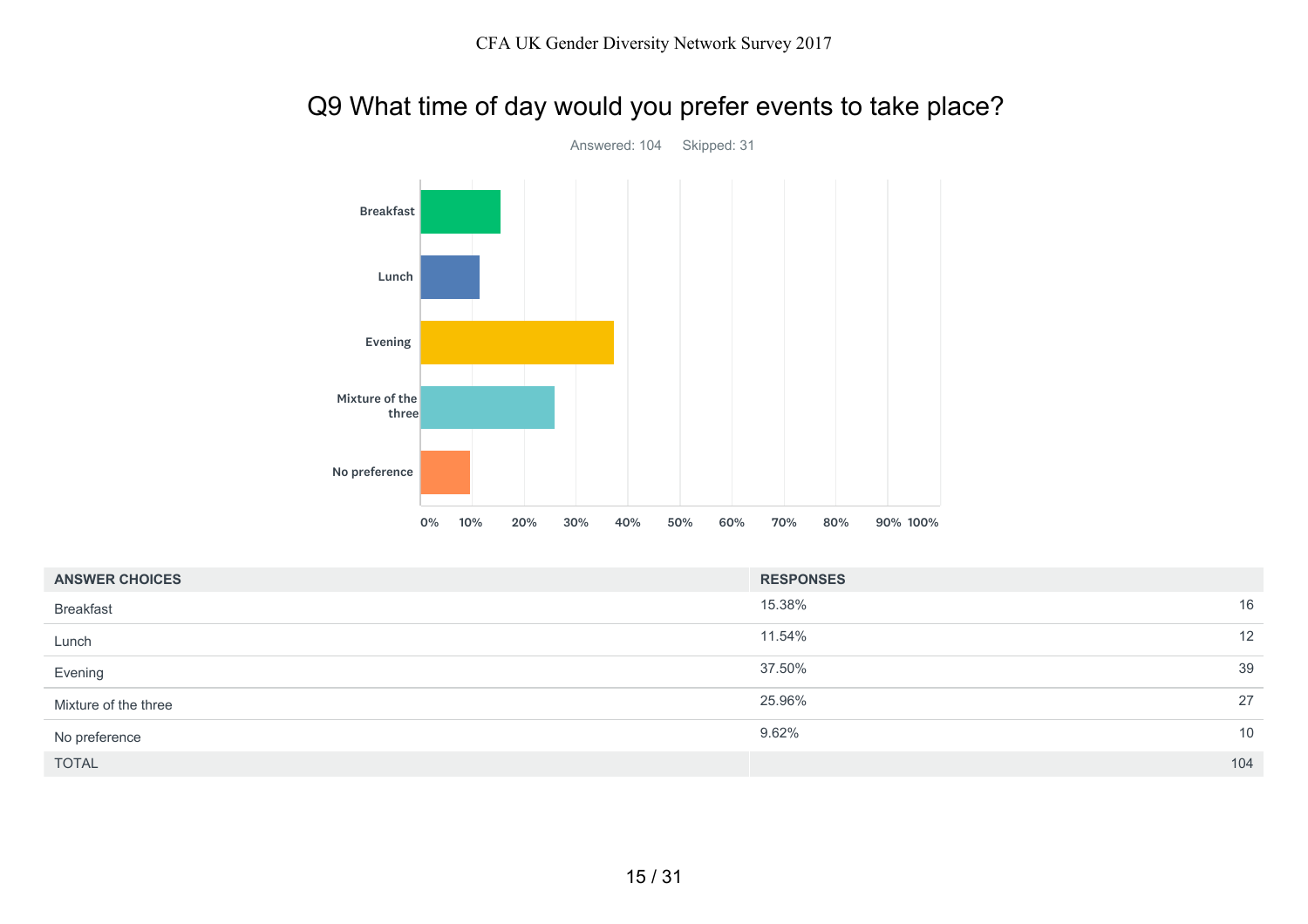## Q10 Have you been to a CFA UK Gender Diversity Network event in the past 12 months?



24.76% 26 75.24% 79 Total Respondents: 105 **ANSWER CHOICES RESPONSES** Yes No

#### Answered: 105 Skipped: 30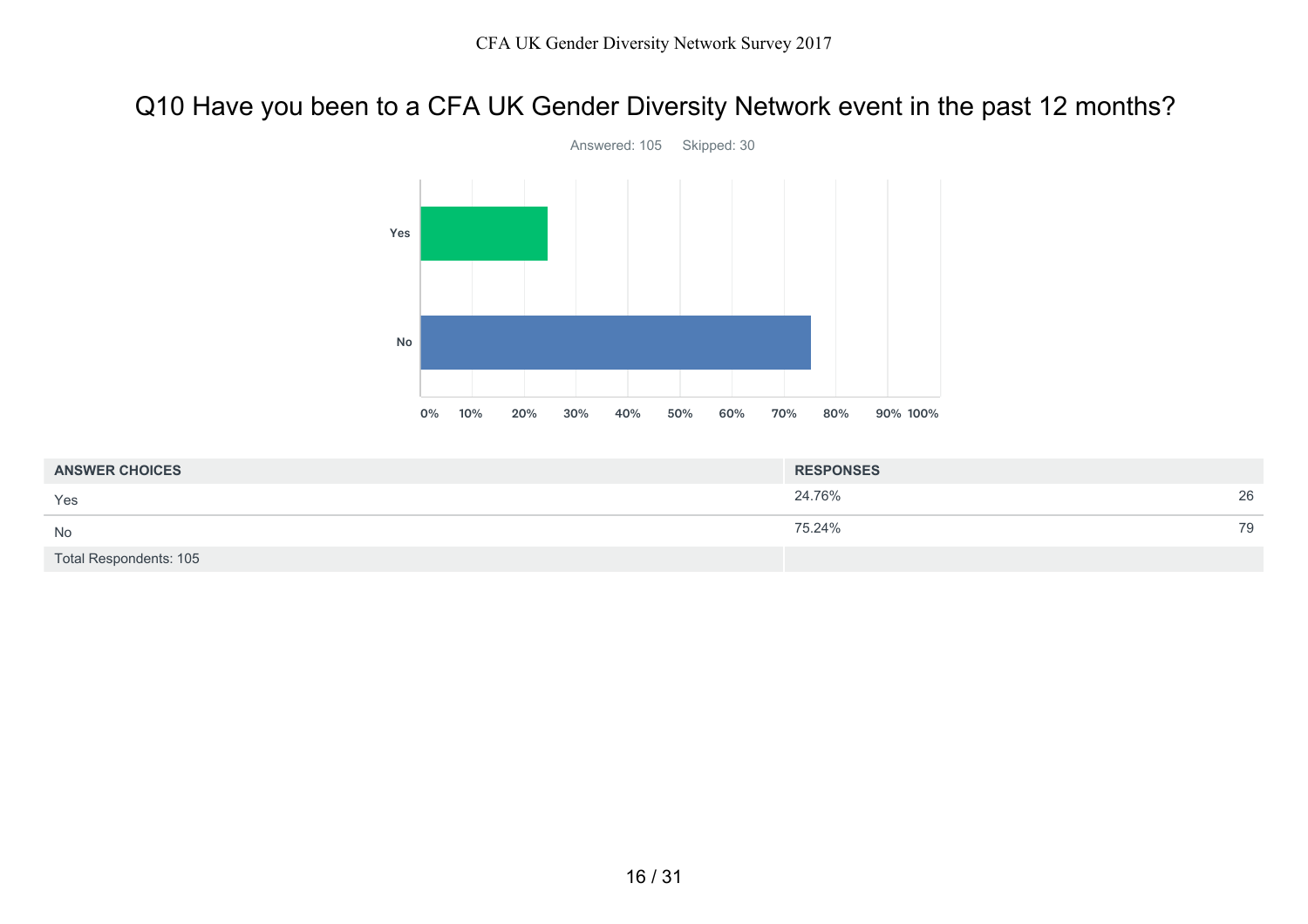Q11 Thank you for coming along - in your opinion, which was the most useful Gender Diversity Network event you attended, and why?

Answered: 12 Skipped: 123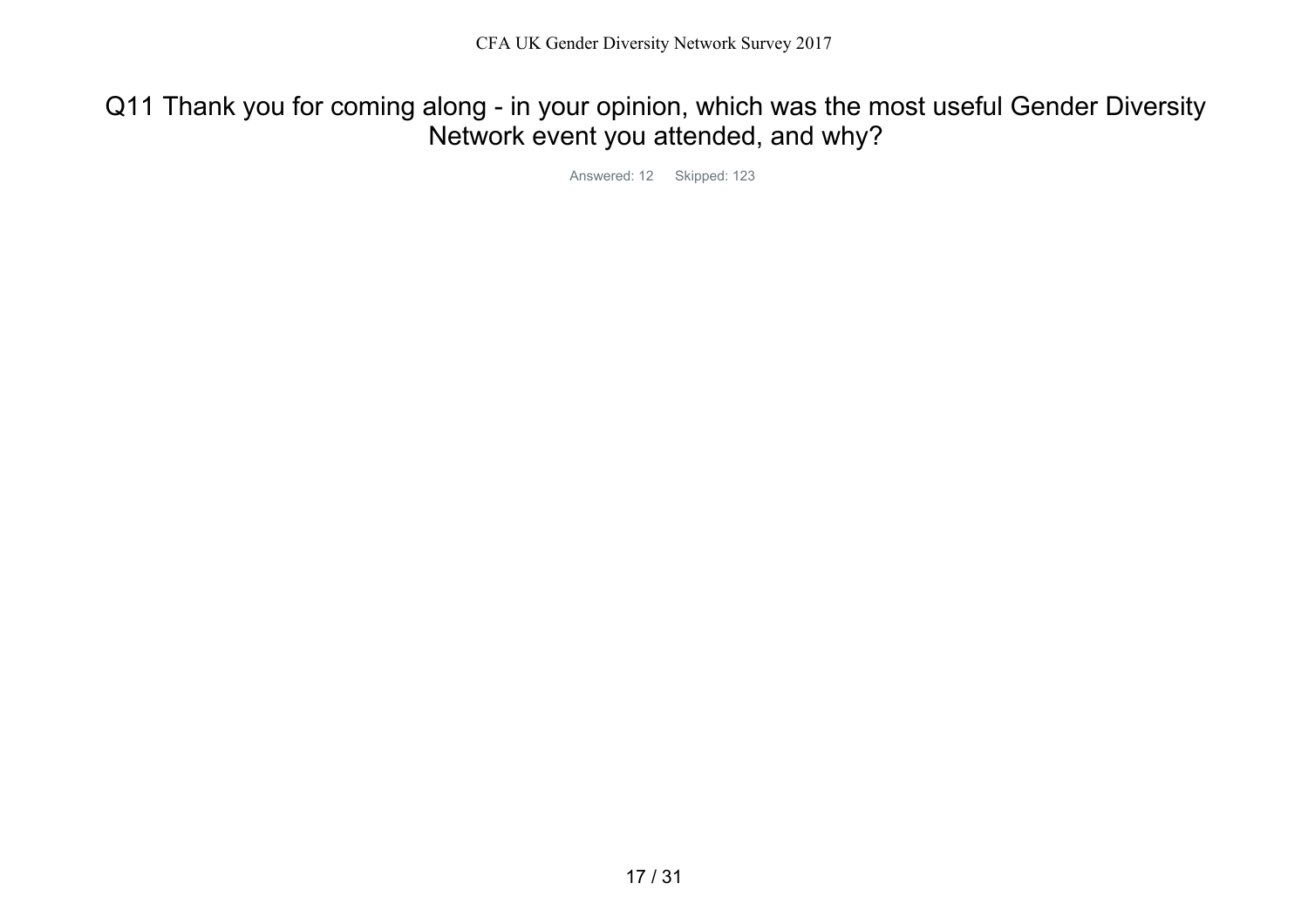Q12 Do you have any other specific suggestions as to how we could improve the Gender Diversity Network or recommendations for other events we could hold?

Answered: 8 Skipped: 127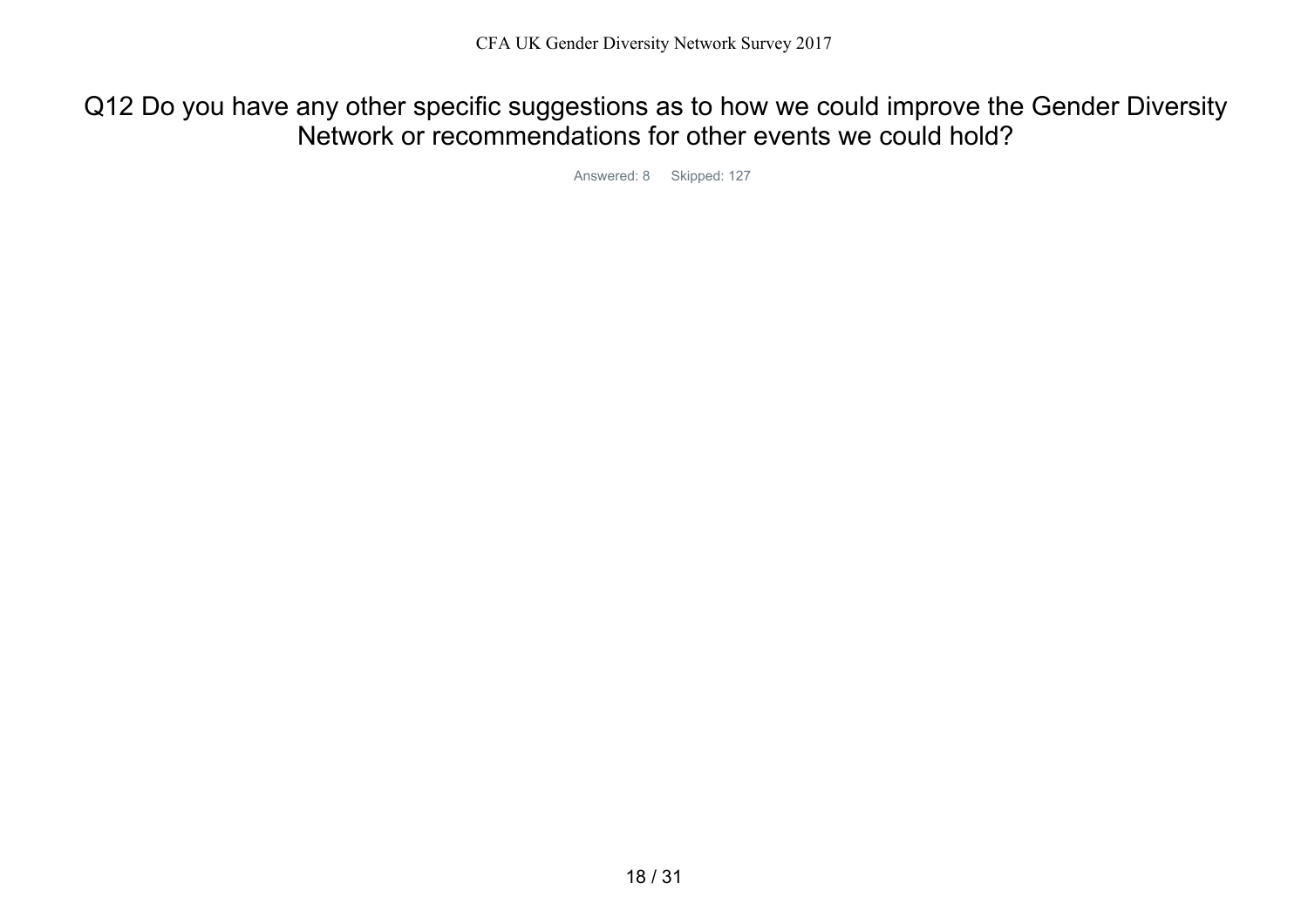## Q13 Why didn't you attend any Gender Diversity Network events?



Answered: 78 Skipped: 57

| <b>ANSWER CHOICES</b>                     | <b>RESPONSES</b> |    |
|-------------------------------------------|------------------|----|
| I wasn't interested in any of the content | 3.85%            | 3  |
| Schedule conflicts                        | 20.51%           | 16 |
| I didn't know any one else attending      | 1.28%            |    |
| I was unaware of the events               | 39.74%           | 31 |
| I am new to the network                   | 14.10%           | 11 |
| Other (please specify)                    | 20.51%           | 16 |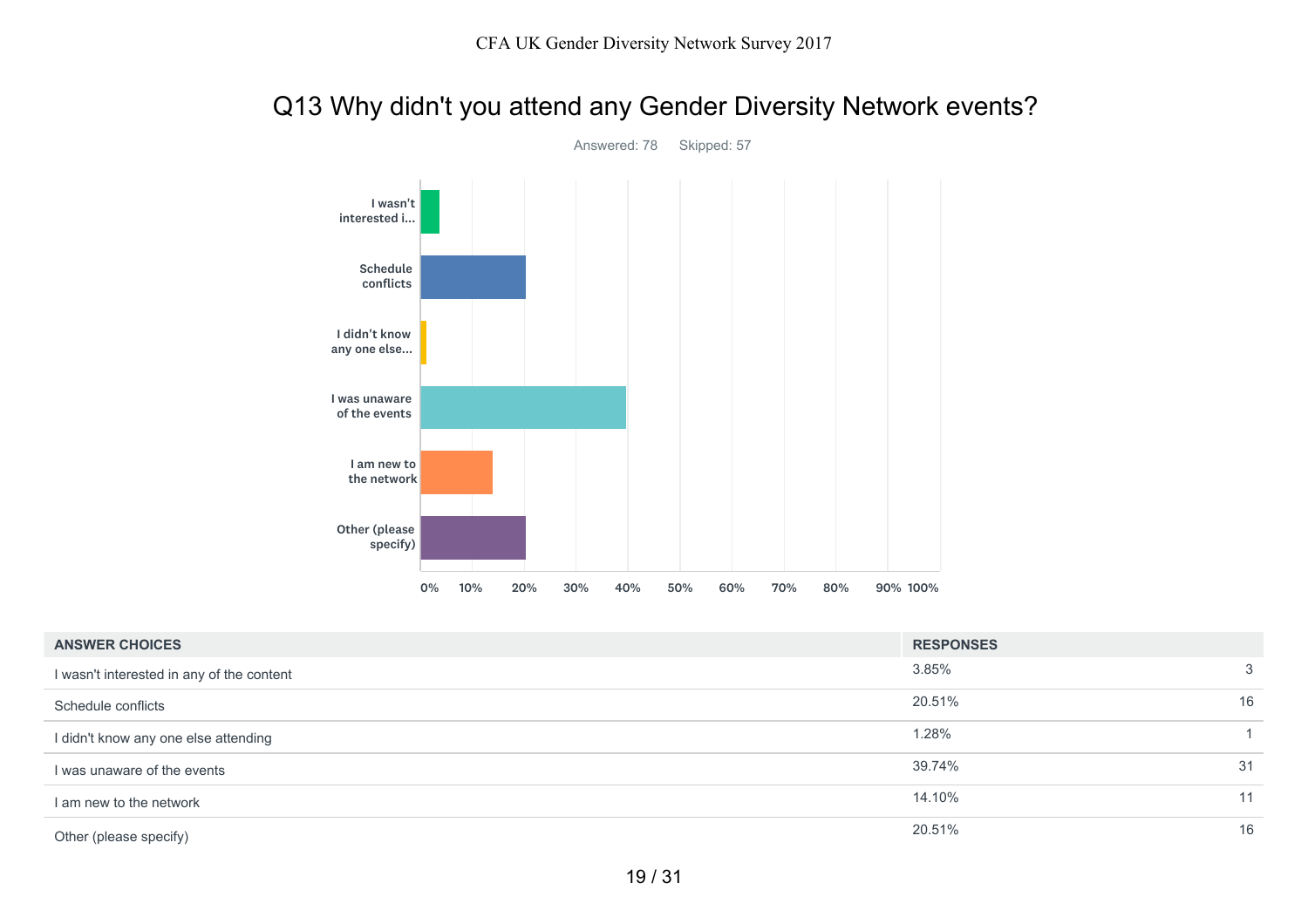CFA UK Gender Diversity Network Survey 2017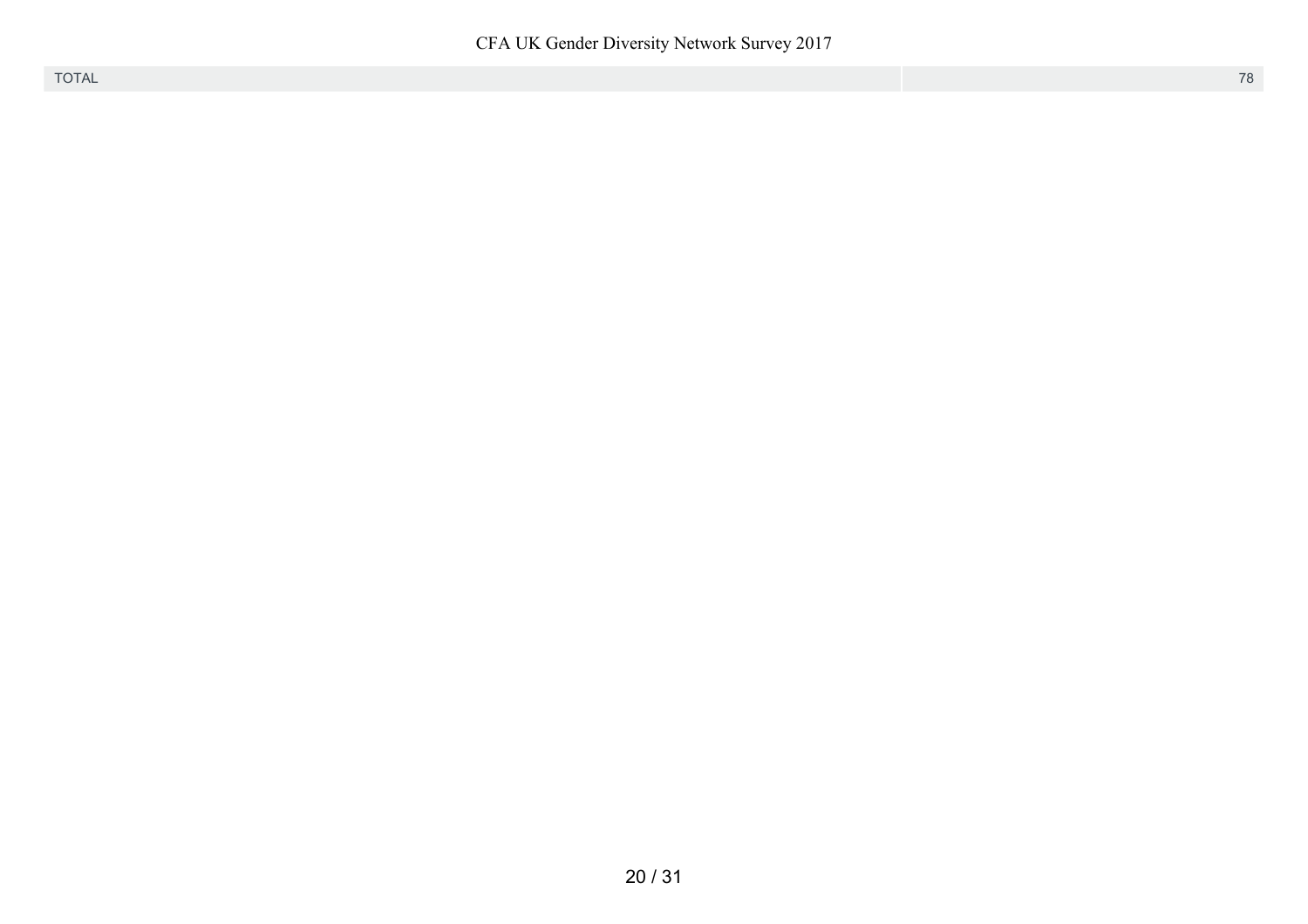Q14 Do you have any other specific suggestions as to how we could improve the Gender Diversity Network or recommendations for other events we could hold?

Answered: 10 Skipped: 125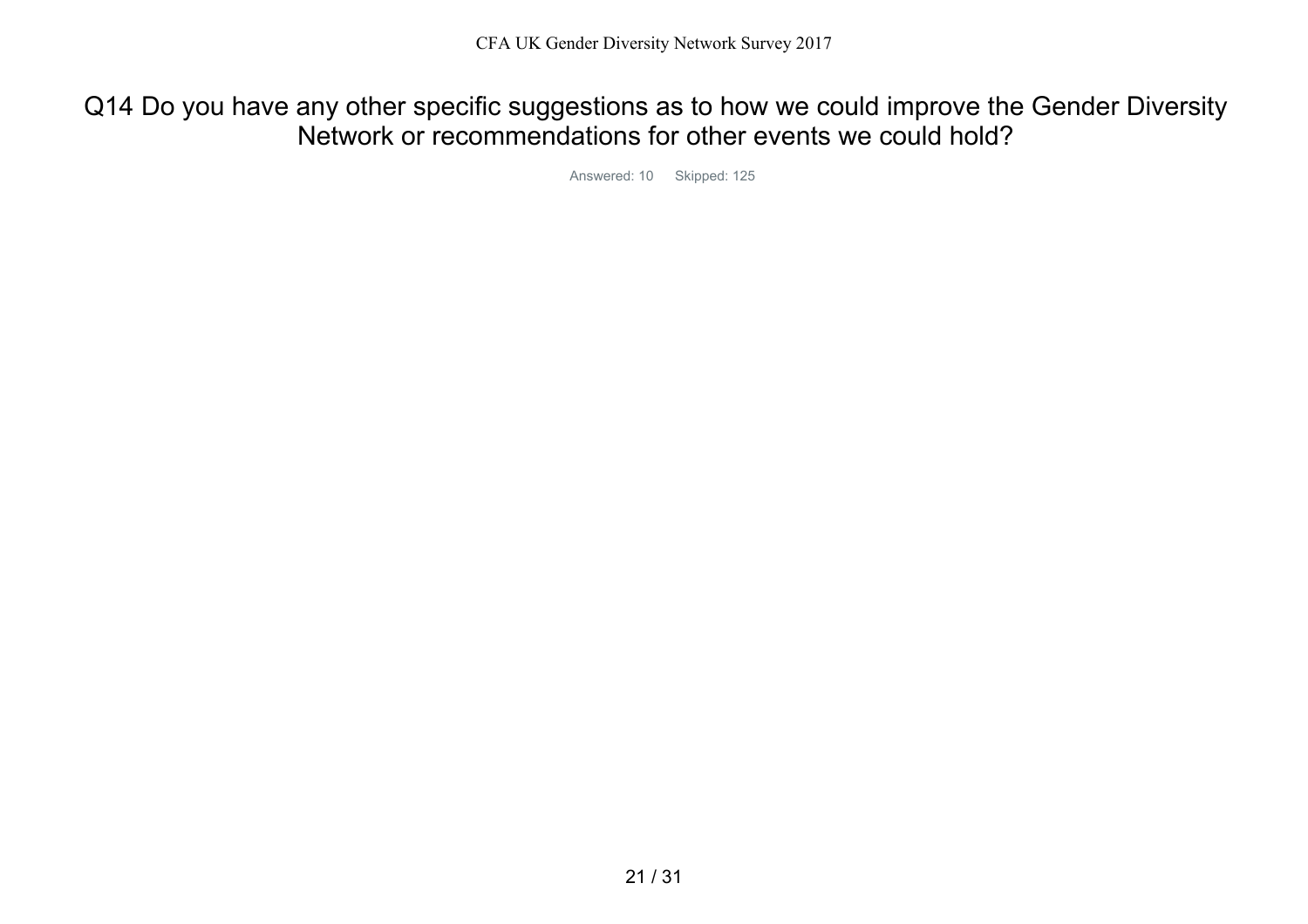### Q15 How do you prefer to receive Gender Diversity Network content?



Answered: 90 Skipped: 45

| <b>ANSWER CHOICES</b> | <b>RESPONSES</b> |    |
|-----------------------|------------------|----|
| In-person events      | 37.78%           | 34 |
| Webinars              | 22.22%           | 20 |
| Podcasts              | 13.33%           | 12 |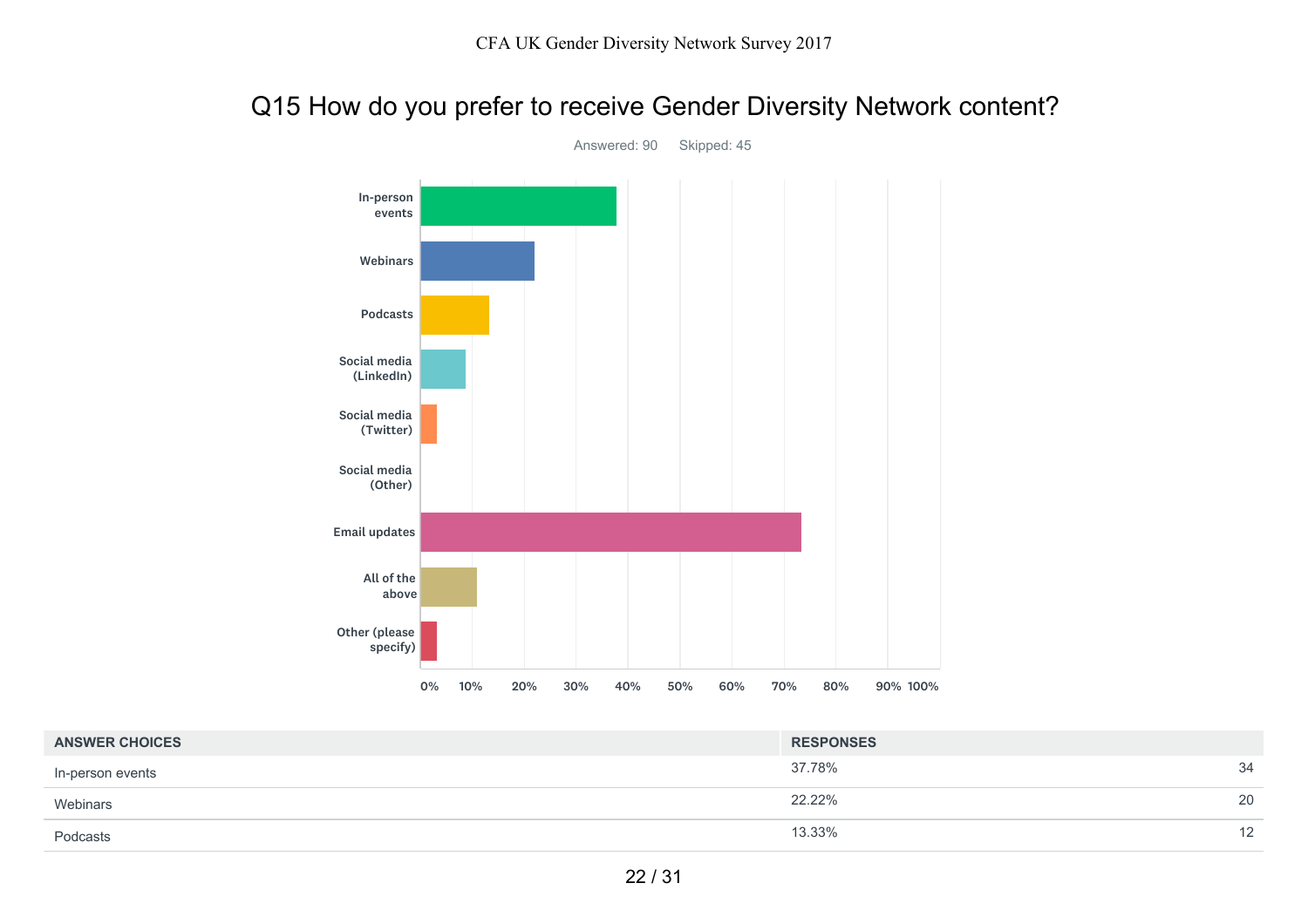| Social media (LinkedIn)      | 8.89%        | 8           |
|------------------------------|--------------|-------------|
| Social media (Twitter)       | 3.33%        | 3           |
| Social media (Other)         | $0.00\%$     | $\mathbf 0$ |
| Email updates                | 73.33%<br>66 |             |
| All of the above             | 11.11%<br>10 |             |
| Other (please specify)       | 3.33%        | 3           |
| <b>Total Respondents: 90</b> |              |             |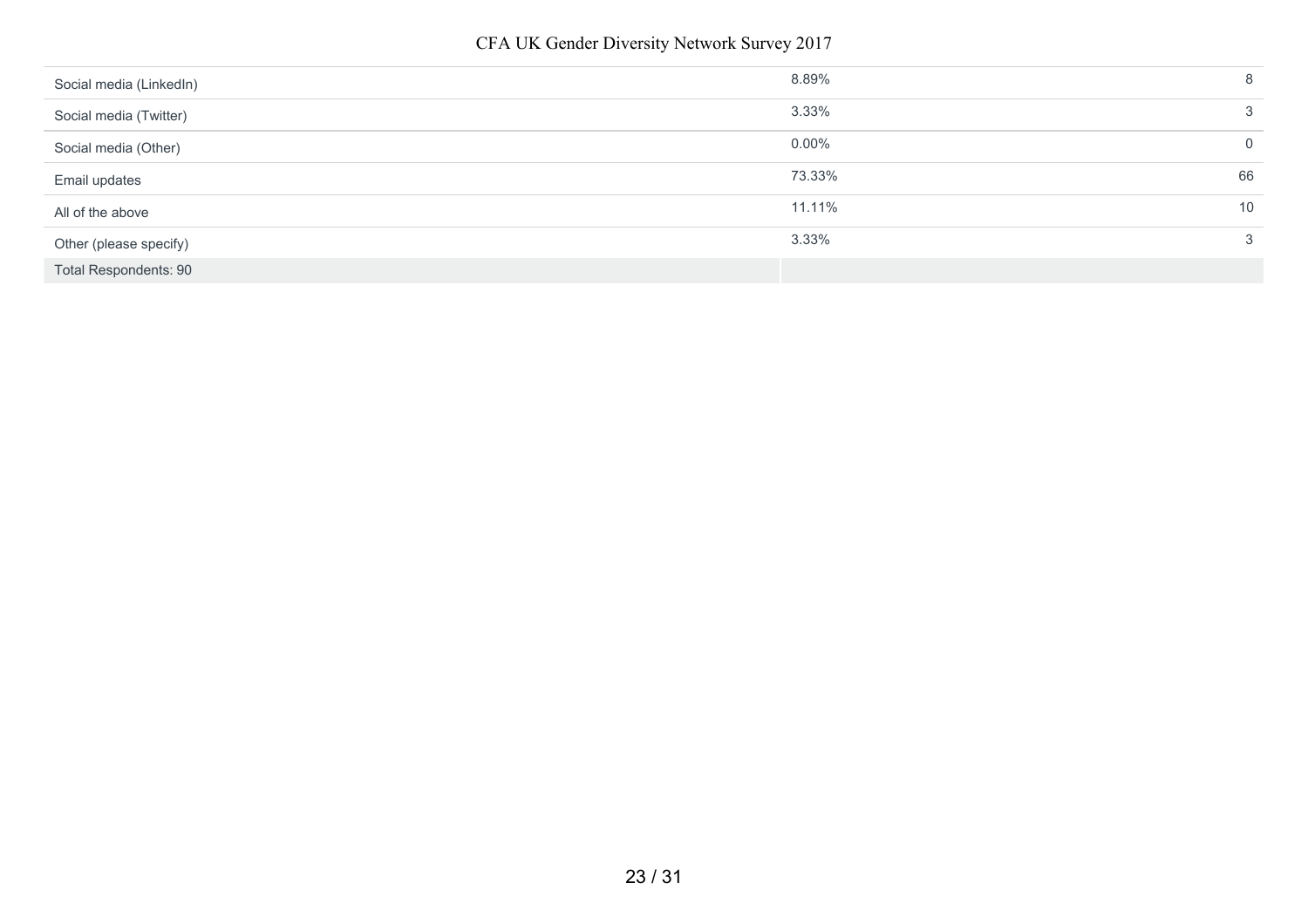# Q16 Key diversity issues in the investment profession:



Answered: 90 Skipped: 45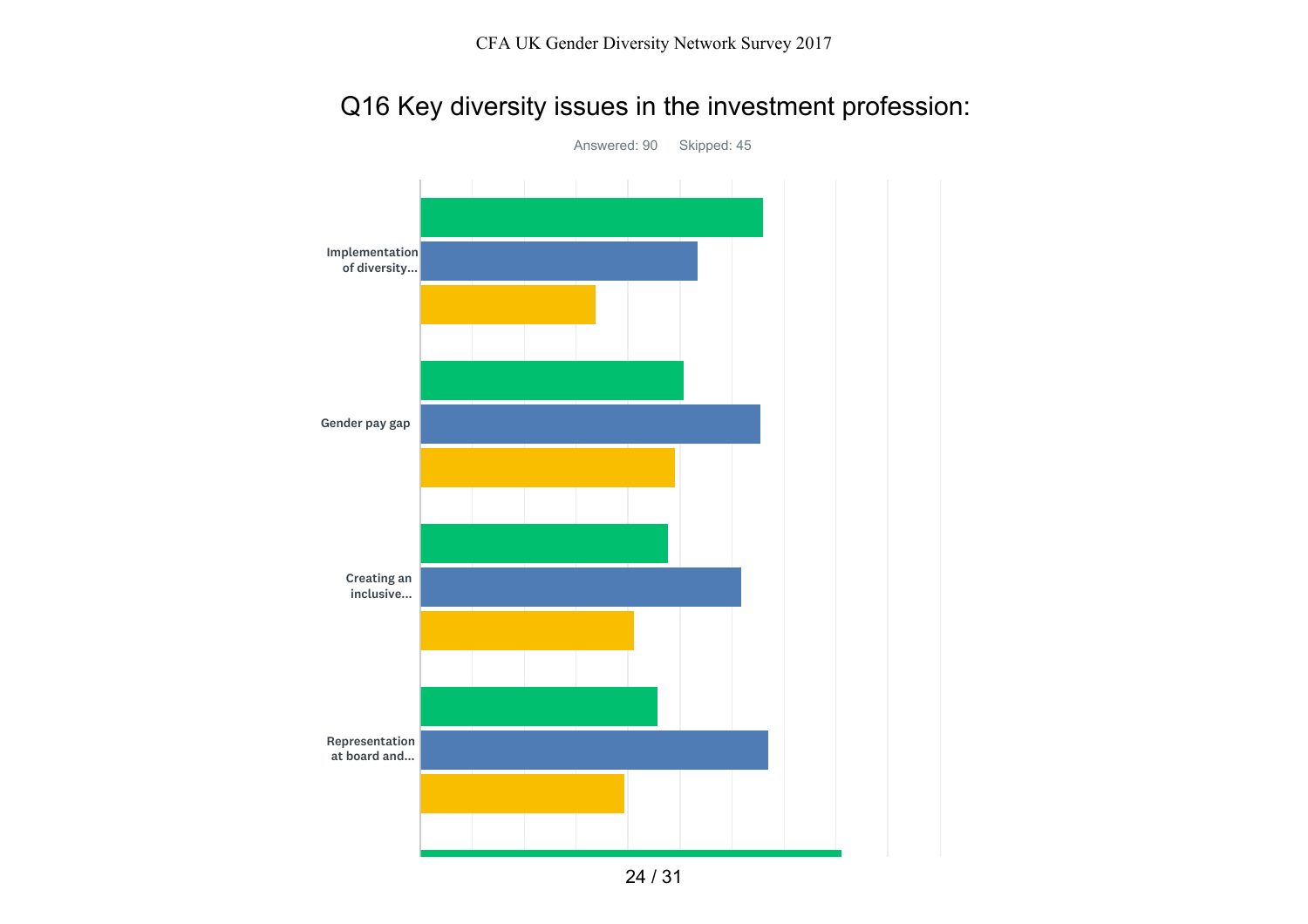CFA UK Gender Diversity Network Survey 2017

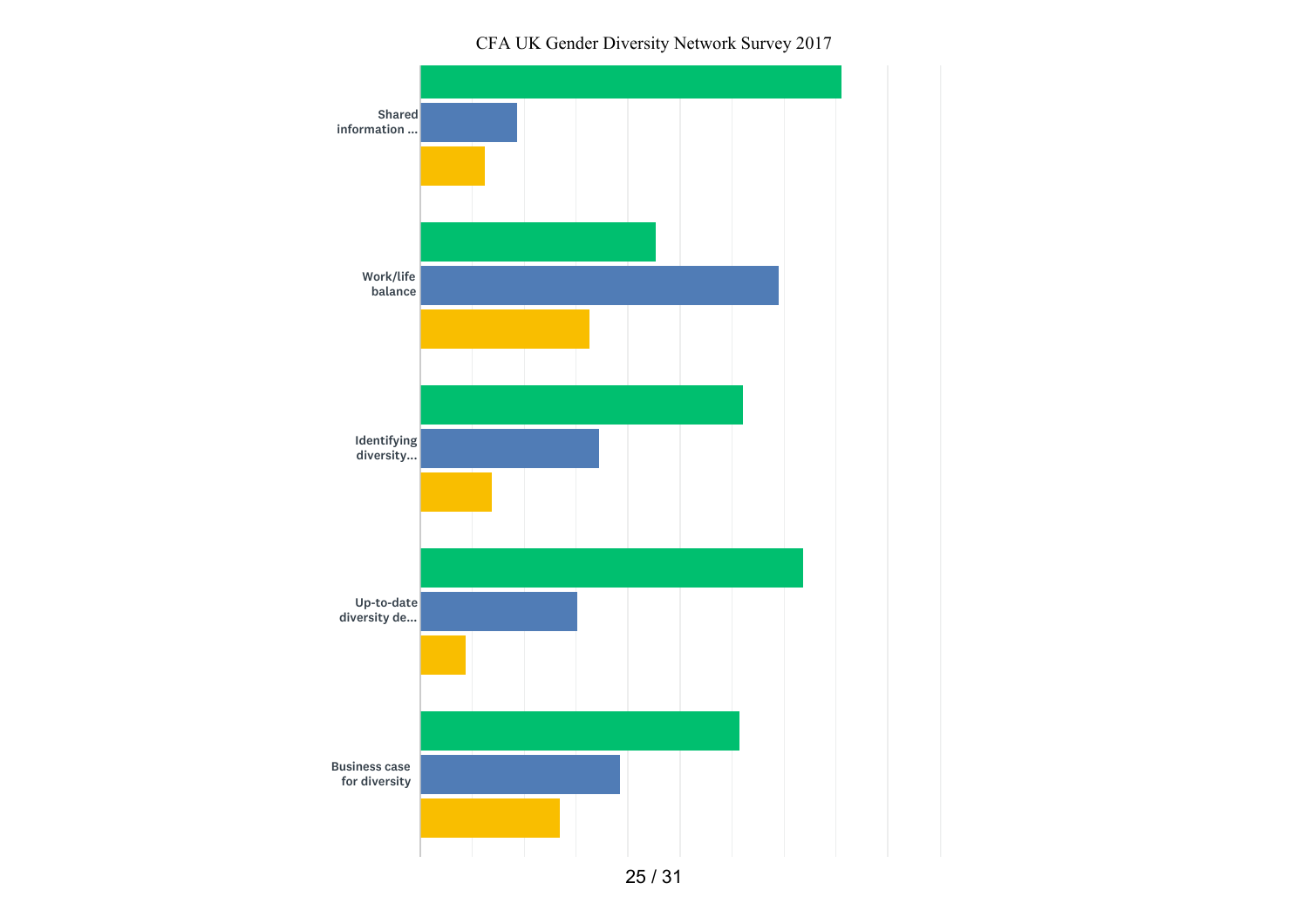CFA UK Gender Diversity Network Survey 2017



Which areas of diversity would you like to learn more about? (select 3)

In which areas do you think progress is most needed in the investment profession? (:

Which do you think is the most pressing diversity issue for the industry? (select 1)

|                                                       | <b>WHICH AREAS OF DIVERSITY</b><br><b>WOULD YOU LIKE TO LEARN MORE</b><br><b>ABOUT? (SELECT 3)</b> | IN WHICH AREAS DO YOU THINK PROGRESS IS<br><b>MOST NEEDED IN THE INVESTMENT</b><br><b>PROFESSION? (SELECT 3)</b> | WHICH DO YOU THINK IS THE MOST<br><b>PRESSING DIVERSITY ISSUE FOR THE</b><br><b>INDUSTRY? (SELECT 1)</b> | <b>TOTAL</b><br><b>RESPONDENTS</b> |
|-------------------------------------------------------|----------------------------------------------------------------------------------------------------|------------------------------------------------------------------------------------------------------------------|----------------------------------------------------------------------------------------------------------|------------------------------------|
| Implementation of<br>diversity strategies             | 66.07%<br>37                                                                                       | 53.57%<br>30                                                                                                     | 33.93%<br>19                                                                                             | 56                                 |
| Gender pay gap                                        | 50.82%<br>31                                                                                       | 65.57%<br>40                                                                                                     | 49.18%<br>30                                                                                             | 61                                 |
| Creating an inclusive<br>culture                      | 47.62%<br>30                                                                                       | 61.90%<br>39                                                                                                     | 41.27%<br>26                                                                                             | 63                                 |
| Representation at<br>board and top<br>executive level | 45.90%<br>28                                                                                       | 67.21%<br>41                                                                                                     | 39.34%<br>24                                                                                             | 61                                 |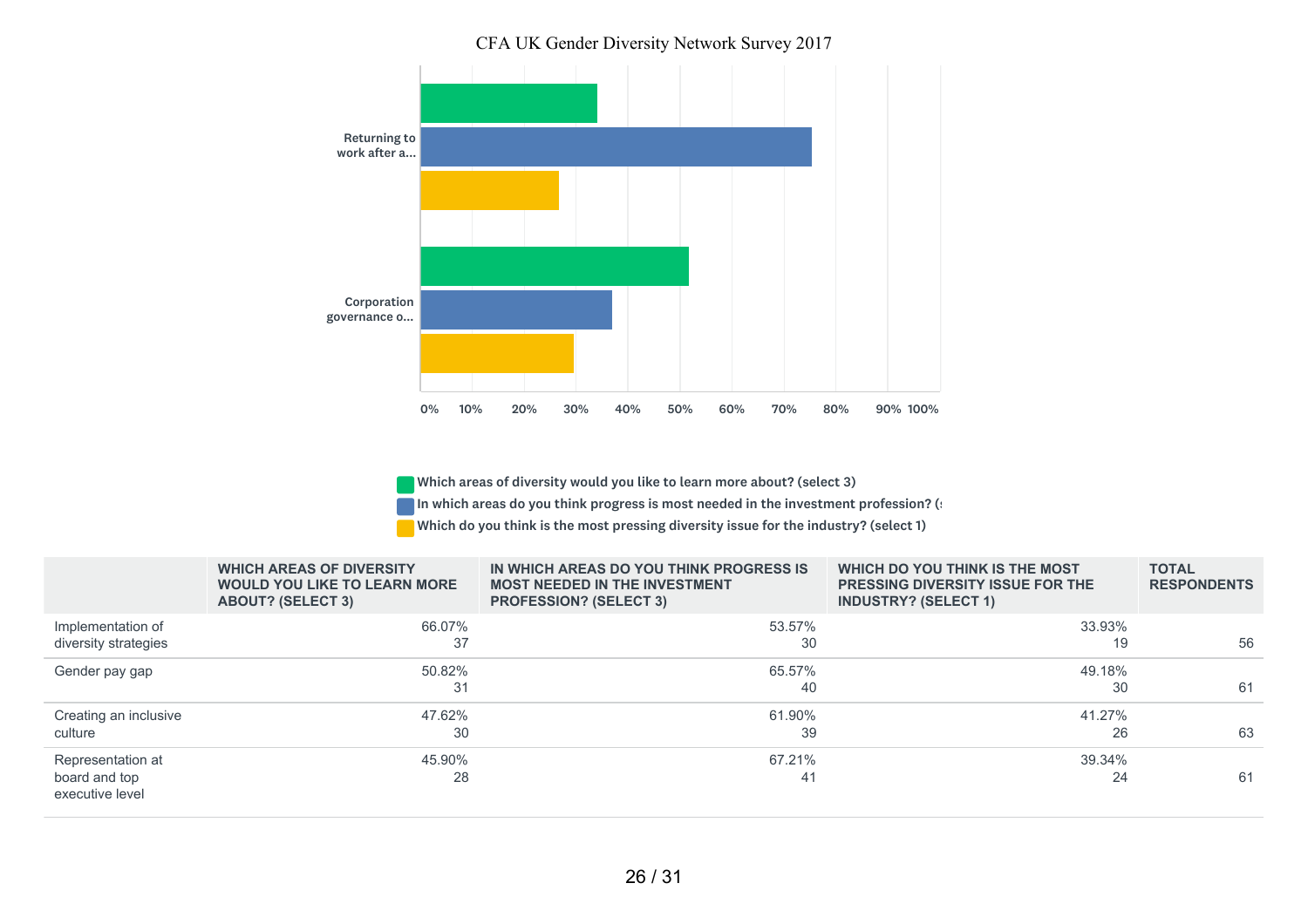CFA UK Gender Diversity Network Survey 2017

| Shared information on<br>recruitment/pipeline | 81.25%<br>26 | 18.75%<br>6 | 12.50%<br>4 | 32 |
|-----------------------------------------------|--------------|-------------|-------------|----|
| challenges                                    |              |             |             |    |
| Work/life balance                             | 45.45%       | 69.09%      | 32.73%      |    |
|                                               | 25           | 38          | 18          | 55 |
| Identifying diversity                         | 62.07%       | 34.48%      | 13.79%      |    |
| champions within the                          | 18           | 10          | 4           | 29 |
| industry                                      |              |             |             |    |
| Up-to-date diversity                          | 73.91%       | 30.43%      | 8.70%       |    |
| desk research                                 | 17           |             | 2           | 23 |
| Business case for                             | 61.54%       | 38.46%      | 26.92%      |    |
| diversity                                     | 16           | 10          |             | 26 |
| Returning to work after                       | 34.15%       | 75.61%      | 26.83%      |    |
| a career break                                | 14           | 31          | 11          | 41 |
| Corporation                                   | 51.85%       | 37.04%      | 29.63%      |    |
| governance on gender<br>diversity             | 14           | 10          | 8           | 27 |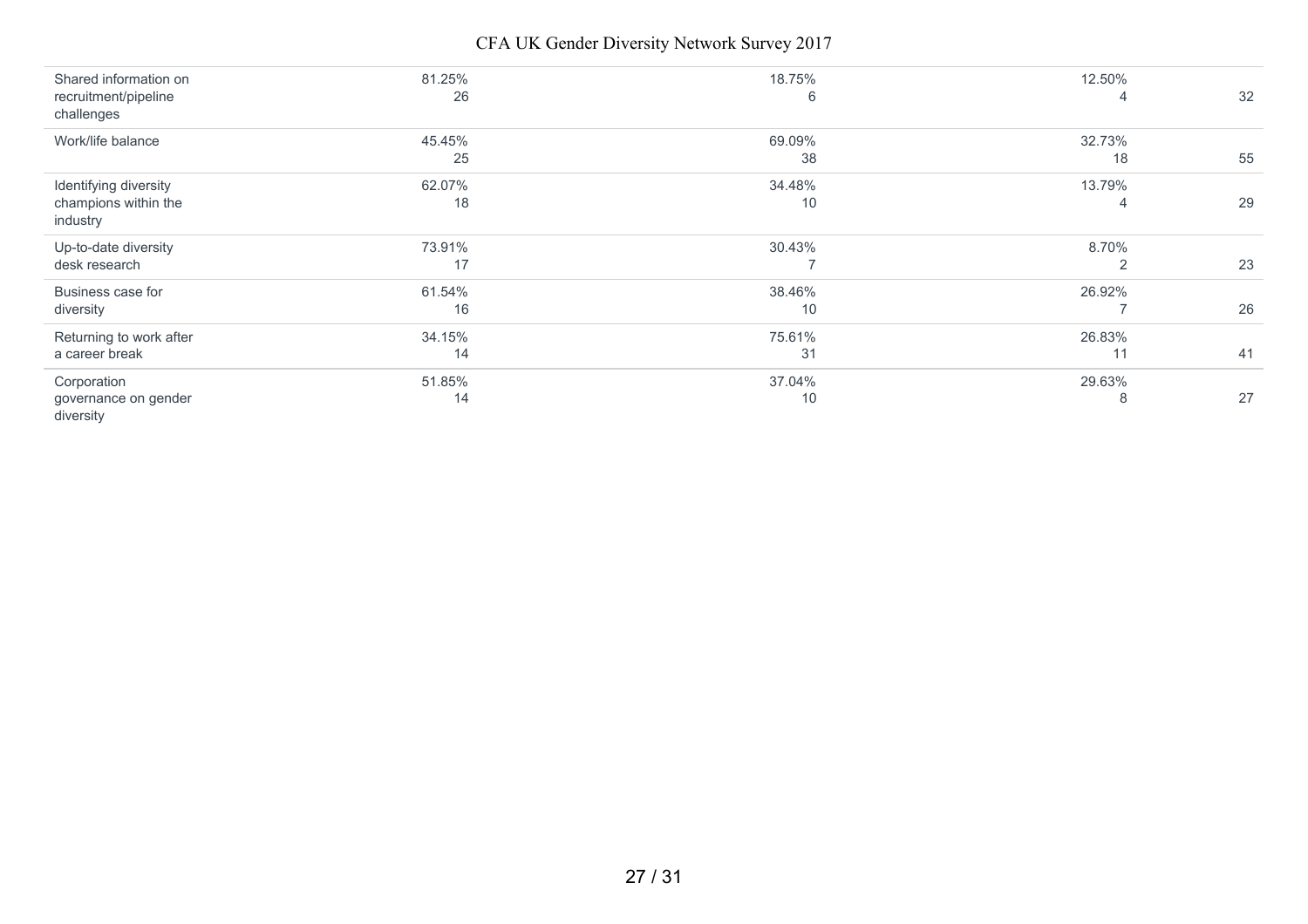### Q17 Who do you believe should take responsibility for improving gender diversity in the investment profession?



| <b>ANSWER CHOICES</b>        | <b>RESPONSES</b> |    |
|------------------------------|------------------|----|
| Trade / Professional bodies  | $2.22\%$         | 2  |
| Regulators                   | 5.56%            | 5  |
| Senior executives / C-Suite  | 17.78%           | 16 |
| Managers                     | $2.22\%$         | 2  |
| All investment professionals | 65.56%           | 59 |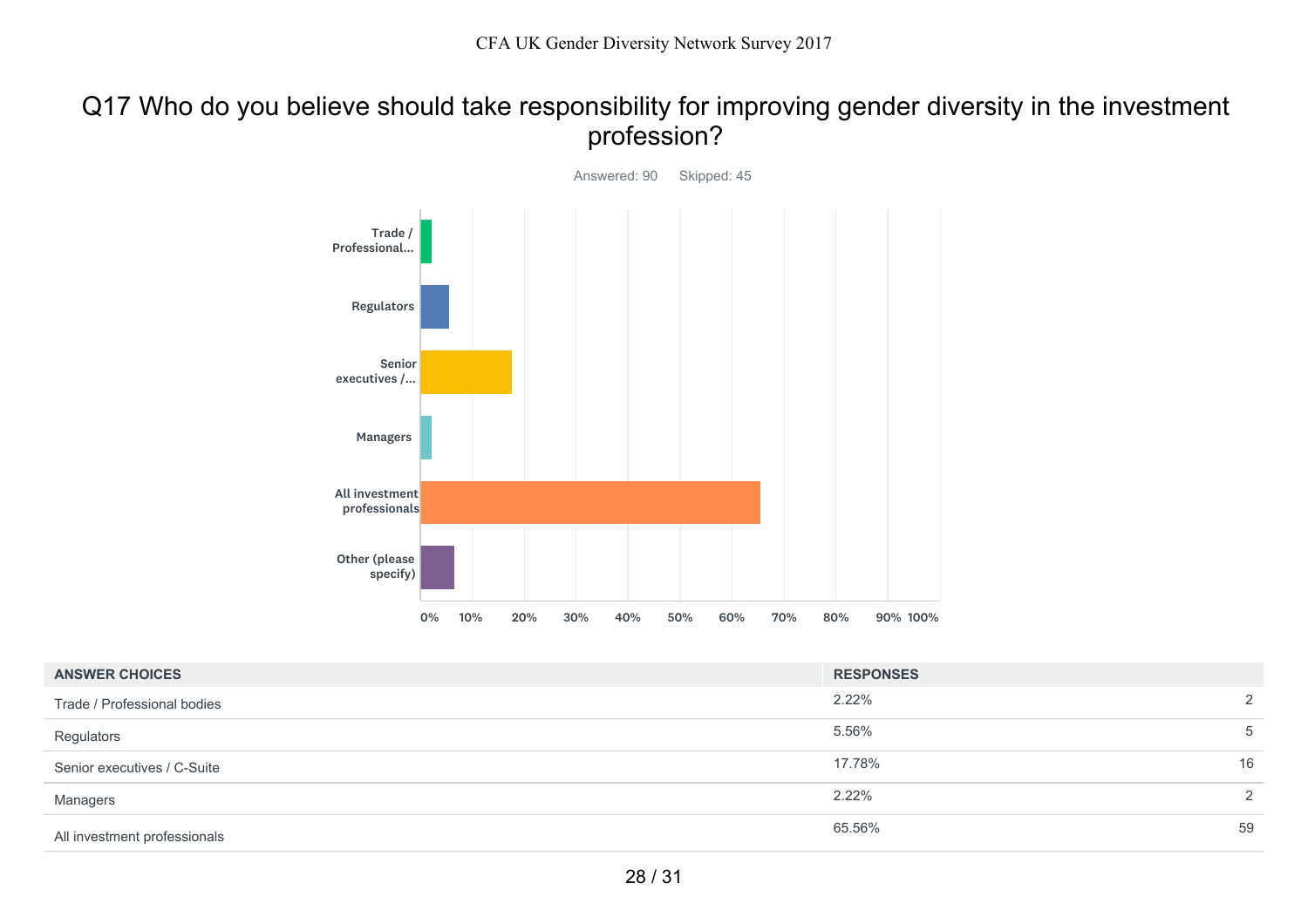CFA UK Gender Diversity Network Survey 2017

| Other (please specify) | 6.67% | 6. |
|------------------------|-------|----|
| <b>TOTAL</b>           |       | 90 |
|                        |       |    |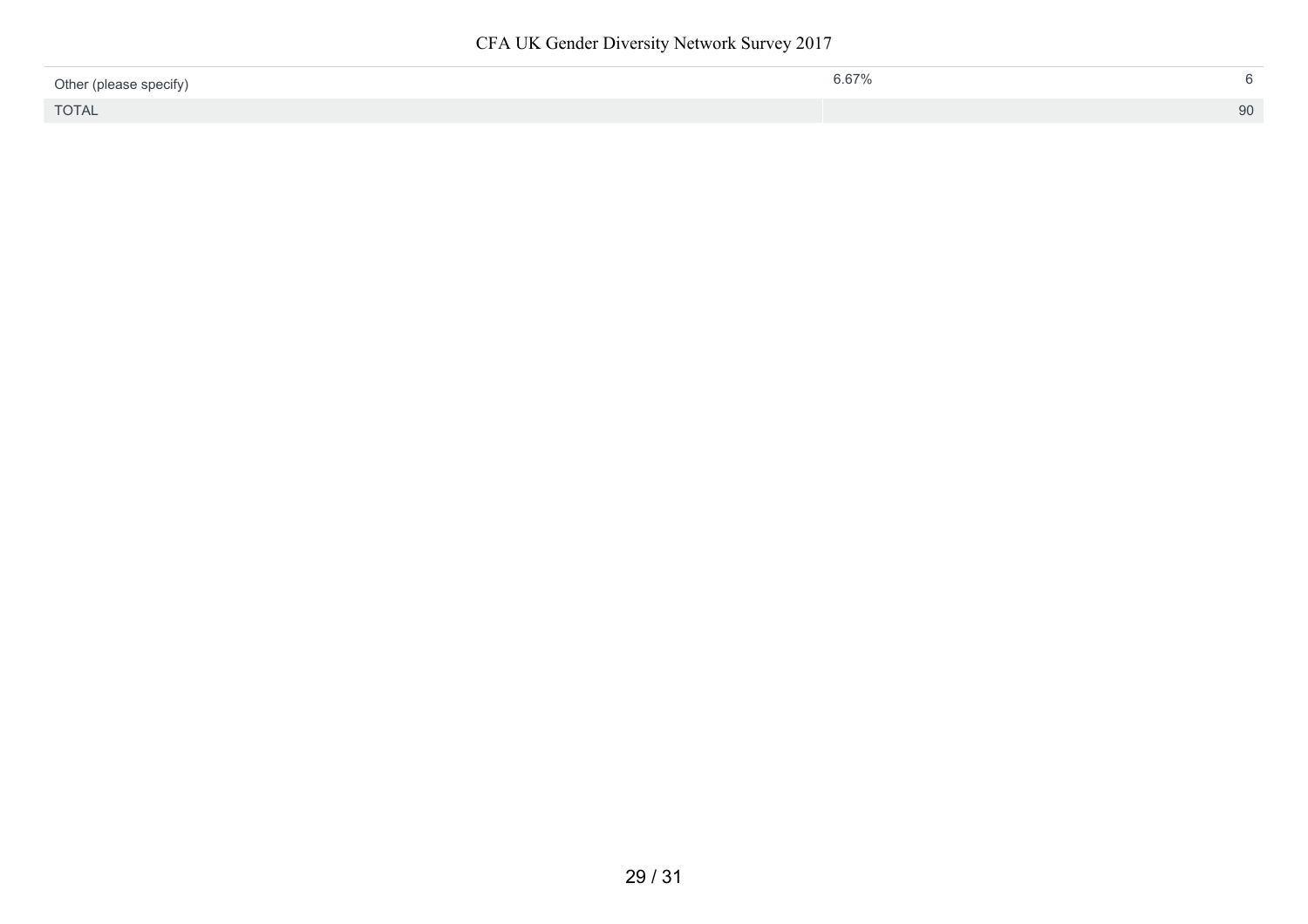# Q18 Are you a member of any other diversity initiative?



| <b>ANSWER CHOICES</b>        | <b>RESPONSES</b> |    |
|------------------------------|------------------|----|
| Yes (please specify)         | 37.78%           | 34 |
| <b>No</b>                    | 62.22%           | 56 |
| Please specify initiative    | 32.22%           | 29 |
| <b>Total Respondents: 90</b> |                  |    |